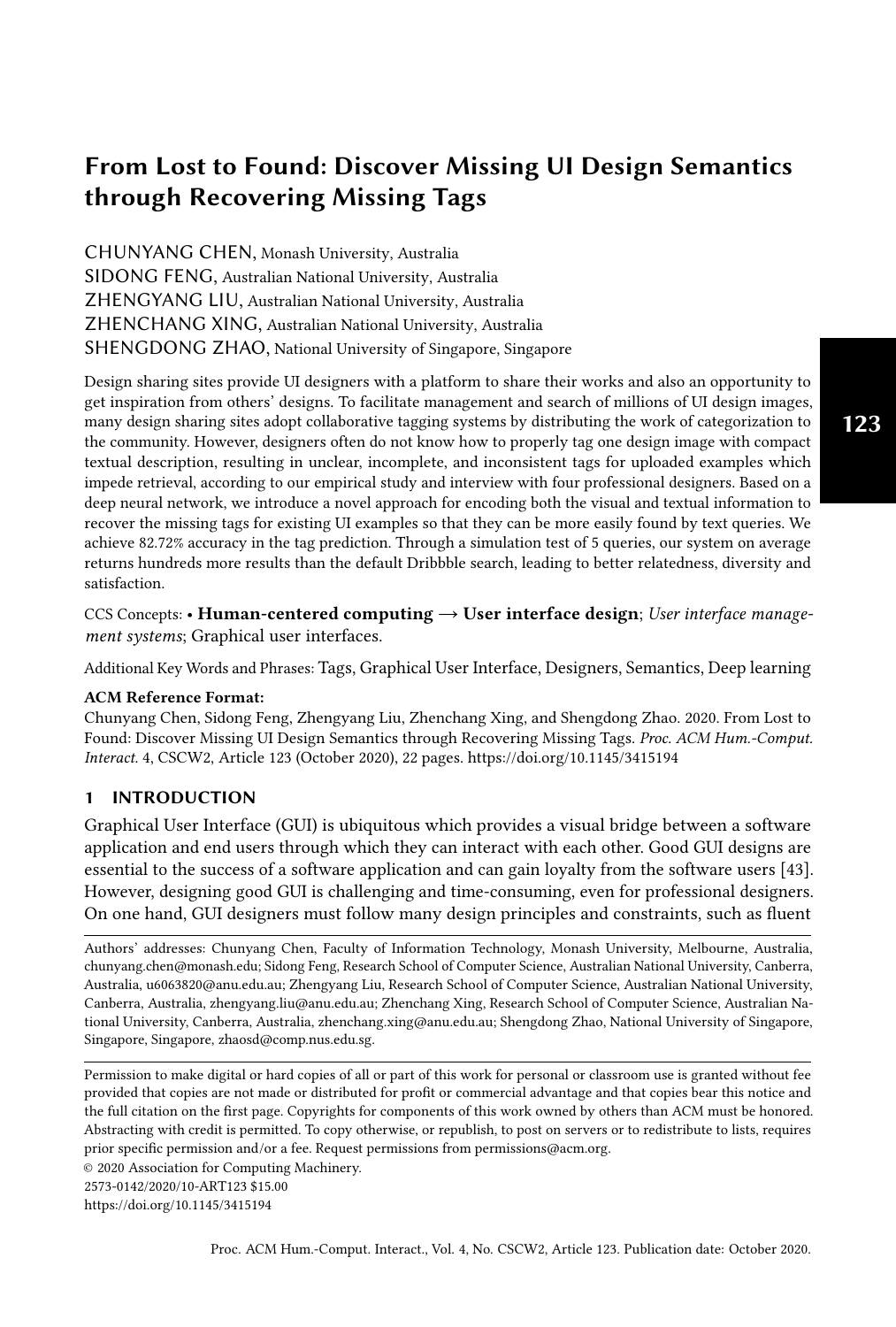interactivity, universal usability, clear readability, aesthetic appearance, consistent styles [\[6,](#page-19-0) [29,](#page-20-1) [37\]](#page-20-2). On the other hand, they also strive to be creative and come up with unique, original ideas. One way to design good UI is to learn from each other, and as a result, many design sharing websites such as Dribbble [\[4\]](#page-19-1), Behance [\[3\]](#page-19-2), Coroflot [\[1\]](#page-19-3), etc. have emerged and gained significant popularity among designers' community.

Successful design sharing sites have become repositories of knowledge with millions of professional design artworks. For example, Dribbble has over 3.6 million designs [\[8\]](#page-19-4). As most GUI designs are in image format which is difficult to organize or search, textual tags are one way that users sift through this volume of information. When tags are integrated into platform tools, they can be used to filter and retrieve relevant content. On Dribbble, tags can be used to set up the notification, personalize the design feed appearing on the homepage, annotate the design trend, and search for specific content. Tags are also used internally for the algorithms for recommending a list of related or potentially interesting GUI designs.

Collaborative tagging systems [\[28,](#page-20-3) [38,](#page-20-4) [57\]](#page-21-1) allow sites to distribute the work of categorization across the entire community. It has now been utilized by many sites to help organize large online repositories. For example, on Dribbble, designers are asked to apply up to 20 tags to describe their uploaded GUI designs. Collaborative tagging systems empower users to actively participate in the organization of the community content and distribute the effort of categorizing content across many users. As a result, more content can be labeled, making it easier to discover.

While tagging one UI design may seem relatively easy, prior work suggests that tagging involves a complex set of cognitive tasks [\[35\]](#page-20-5). Tagging with others in a collaborative tagging system involves sharing and negotiating concepts or understanding from many different people. Collaborative tagging can be regarded as a collective sensemaking [\[38\]](#page-20-4) or a distributed cognitive system [\[35\]](#page-20-5). But some issues emerge during this collaborative tagging [\[38\]](#page-20-4), especially in design sharing sites. First, users may use different words to describe the same UI design based on their own background knowledge. As there are no rules for how a tag applies to one UI design, the tags provided by different designers for even similar meaning can be different, resulting in a very organic vocabulary, especially for designers who are new to the website. The increase in the use of incoherent tags may hinder content searching or navigation. For example, when designers want to search for UI designs with "user interface", the UI design tagged with "ui" or "uidesign" will be omitted.

Second, users may extract different topics from the same design according to their own understanding, hence missing some closely related tags associated with the GUI design images. When tagging the UI design, users tend to provide only a few keywords that describe the most obvious visual or semantic contents, while content in other aspects may be simply omitted. Such an issue is further aggravated due to the gap for transforming the visual GUI design information to textual tags. For example, the design in Figure [1](#page-2-0) shows the UI design of a food app. Although it contains a food view and a checkout page, this design isn't tagged with such related keywords, resulting in the potential failure of the retrieval. Once designers search it with "user interface", it may not appear in the returning result, though "ui" is the abbreviation of it.

Therefore, in addition to users' tagging, we also need a more proactive mechanism of tag assurance which could check the tag completeness of one UI design before it is uploaded, and remind the UI designers to fix issues if any. The goal of our work is to develop such a proactive policy assurance mechanism which can complement the existing collaborative tagging mechanism to augment existing tags of the GUI design, hence benefiting the GUI search and management in the design sharing sites. Our work is data driven and built on top of existing collaborative editing patterns by users. Therefore, our research questions are two-fold: 1) what kinds of issues are there with tagging in design sharing sites? 2) does a deep-learning model help designers recover missing tags for UI designs?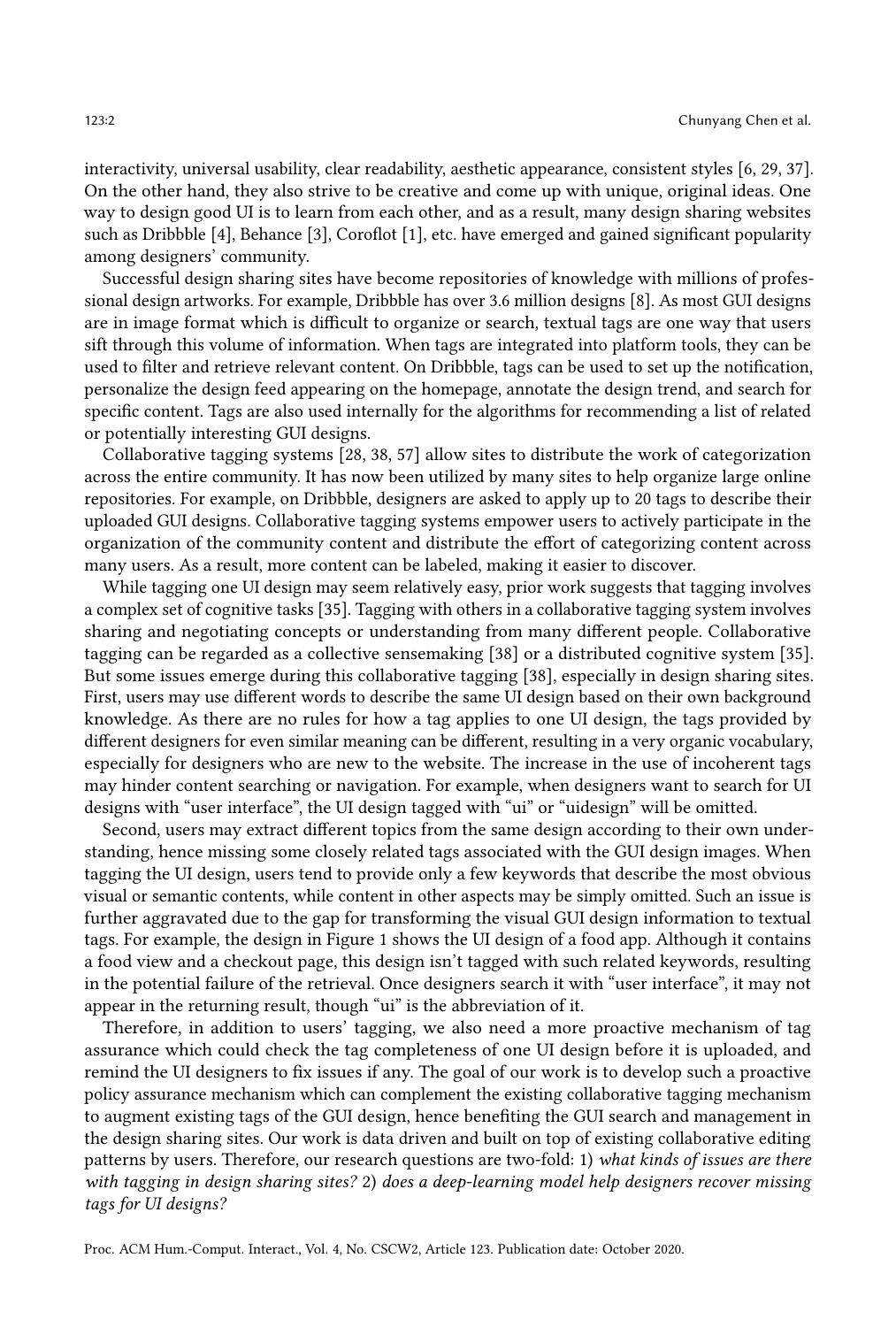<span id="page-2-0"></span>

Fig. 1. An example design from the design sharing website www.dribbble.com of which tags illustrate the two problems with the tagging-based search.

To answer the first research question, we conduct an empirical study of tags attached to tens of thousands of GUI designs on Dribbble. By analyzing the existing tags, we find that users adopt incoherent tags with a large inconsistent vocabulary according to their own preferences. But some frequently used tags which convey the main semantic of the GUI design images emerge including tags related to the GUI platform, color, software functionality, screen functionality, screen layout, etc. Interviews with professional designers (UI design creators and uses of design sharing sites) from big companies also confirm the tag usage issues (i.e., inconsistency, tag missing). Considering the wide range of missing tags, it would require significant manual effort to develop a complete set of rules for guiding collaborative tagging.

This challenge motivates us to develop a deep-learning based tag completeness assurance janitor to recommend to design owners or other users the potential missing tags that may be needed to augment existing tags. This janitor can also justify its prediction by pointing out the specific part of GUI designs relevant to the predicted tags. To recommend missing tags for UIs, we employ a hybrid approach that leverages both the visual and textual information. We train a binary classifier with UI design images from Dribbble labeled with this tag as positive data, while UI design images labeled with other tags in the same category as negative data. The trained model can help recommend tags for not only the new UI designs before sharing, but also remind designers about adding more tags for existing UI designs. The experiments demonstrate that our model with the average accuracy as 0.8272 significantly outperforms the other machine learning based models.

To demonstrate the usefulness of our model, we also carry out a user study to show if our model for recovering missing tags can help retrieve more related UI designs compared with the default Dribbble search. After analyzing ten participants' feedback, we find that our model can provide more related and larger number of UI candidates given the queries than the baselines.

The contributions of this work are threefold.

- We systematically investigate the collaborative tagging problems of the design sharing site including incoherent tag usage and missing tags. The informal interviews with professional designers also confirm these issues qualitatively.
- Based on the emerging tag categories, we develop a customized deep-learning based method for specifically recommending missing semantic tags to the existing design by leveraging both visual and textual information according to the UI design characteristics. We have released the source code, experiment results, and tag categorization to the public $^1$  $^1$  for replication and further extension.
- We conduct large-scale experiments to evaluate the performance and limitations of our approach. Our approach achieves good accuracy compared with baselines on a large-scale

<span id="page-2-1"></span><sup>1</sup><https://github.com/UITagPrediction/CSCW2020>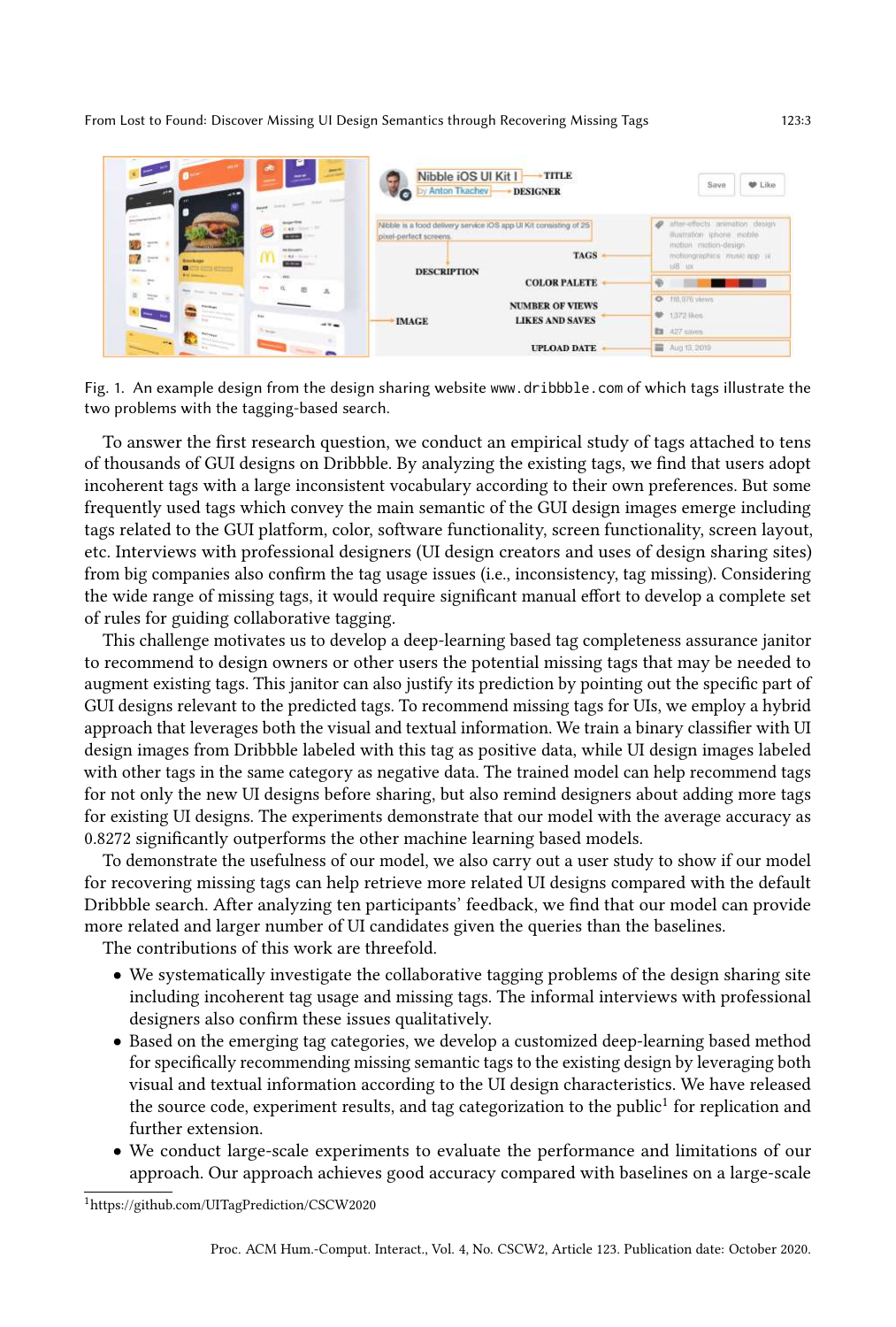UI design dataset. The evaluation of our method for improving searching performance also demonstrates the usefulness of our model.

#### 2 RELATED WORKS

Our work is problem driven, rather than approach driven. As our study is to recommend missing tags for UI design images, we are introducing related works in three aspects, i.e., works for helping UI design, collaborative tagging and tag prediction.

# 2.1 UI Design

GUI provides a visual bridge between apps and users through which they can interact with each other. To assist the mobile UI design, many studies are working on large-scale design mining including investigating the UI design patterns [\[13\]](#page-19-5), color evolution [\[41,](#page-20-6) [42\]](#page-20-7), UI design testing including usability [\[55,](#page-21-2) [77\]](#page-21-3) and accessibility chen2020unblind, UI decomposition [\[25\]](#page-19-6) and design implementation [\[21\]](#page-19-7). Liu et al [\[54\]](#page-21-4) follow the design rules from Material Design to annotate the mobile GUI design to represent its semantics. Swearngin et al [\[72\]](#page-21-5) adopt the image processing method to help designs with converting the mobile UI screenshots into editable files in Photoshop, so that designers can take it as a starting point for further customization. To render inspirations to the designer, Chen et al [\[27\]](#page-20-8) propose a program-analysis method to efficiently generate the storyboard with UI screenshots, given one app executable file. Fischer et al [\[34\]](#page-20-9) transfer the style from fine art to GUI. All of these works are helping simplify the design process for professional design. In contrast, our study is to assist with searching the existing UI design to render designers some inspirations.

Retrieval-based methods [\[20,](#page-19-8) [24\]](#page-19-9) are also used to develop user interfaces. Reiss [\[66\]](#page-21-6) parses developers' sketch into structured queries to search related UIs of Java-based desktop software in the database. GUIfetch [\[15\]](#page-19-10) customizes Reiss's method [\[66\]](#page-21-6) into the Android app UI search by considering the transitions between UIs. Deka et al [\[31\]](#page-20-10) leverage auto-encoder to support UI searching by inputting the rough sketch. Similar to Reiss's work [\[66\]](#page-21-6), Zheng et al [\[78\]](#page-21-7) parse the DOM tree of one user-created rough website to locate similar well-designed websites by measuring tree distance. Note that all of these works either take the wireframe/sketch or partial source code as the input for searching the UI design. Different from them, we are annotating UI design with high-level natural-language semantic tags which can help textual queries for UI design retrieval.

#### 2.2 Collaborative Tagging System

Tagging is to summarize the content with several compact keywords [\[38,](#page-20-4) [57\]](#page-21-1) and collaborative tagging allows individual users to create and apply tags to online items. Collaborative tagging systems are widely adopted by different sharing sites including Q&A (e.g., Quora [\[11\]](#page-19-11)), picture sharing (e.g., Flickr [\[7\]](#page-19-12)), web bookmarking sharing (e.g., Delicious [\[9\]](#page-19-13)), etc. Instead of central authority, collaborative tagging systems constitute an entirely new method of information organization, which allows the entire community to generate tags and label content, typically to make the content easier for themselves or others to find later.

Creating and applying tags in order to organize content requires the cognitive process of categorization [\[35,](#page-20-5) [36\]](#page-20-11). Although tags provide a way for sites to organize and for users to search the content, there are still some problems with it. So many research works have aimed to study on human tagging behavior. For example, Suchanek et al [\[71\]](#page-21-8) examine whether tags are applied accurately by humans. Multiple empirical studies [\[38,](#page-20-4) [39,](#page-20-12) [75\]](#page-21-9) conduct to evaluate human categorization consistency. Fu et al [\[36\]](#page-20-11) study on whether users are influenced by others' tags. The conflict and divisions in collaborative tagging have been further spotted [\[28\]](#page-20-3). The empirical study in our work also confirms those tagging issues in design sharing sites. But different from existing works which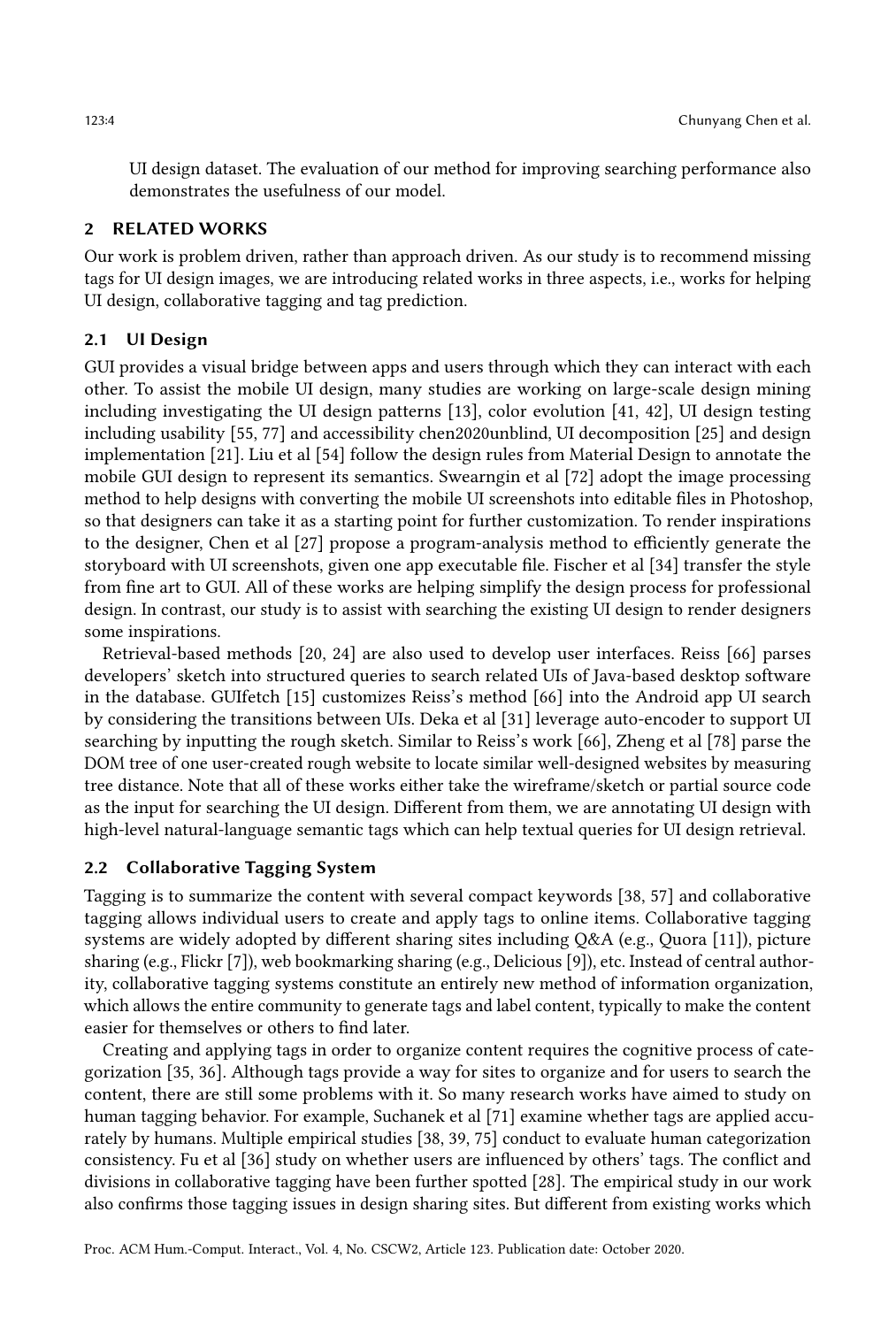mostly focus on the empirical study of such phenomenon, we further develop a method to help recover the missing tags and keep the consistency of tags across the site. Categorization of tags can analogously facilitate navigation and searching in the now-booming collaborative tagging system. A number of papers deal with exploring plenty of tag type categories for online resources of different kinds, such as book [\[38\]](#page-20-4), movie [\[67\]](#page-21-10), TV program [\[58\]](#page-21-11), music [\[16\]](#page-19-14), blog [\[51\]](#page-20-13). To the best of our knowledge, our work is the first to build a UI tag categorization using data mining and semi-automatic techniques.

## 2.3 Tagging Prediction

Automatic image annotation (also known as automatic image tagging or linguistic indexing) is the process by which a computer system automatically assigns metadata in the form of captioning or keywords to a digital image [\[2\]](#page-19-15). Most work has focused on personalized tag recommendation, suggesting tags to the user, bookmarking a new resource using collaborative filtering, taking into account similarities between users and tags [\[52,](#page-20-14) [60,](#page-21-12) [73,](#page-21-13) [76\]](#page-21-14). As pointed out in [\[32\]](#page-20-15) that the visual content of images are a valuable information source, some researchers propose conventional machine learning methods for tag recommendation based on manually-crafted features [\[26,](#page-19-16) [45,](#page-20-16) [68\]](#page-21-15).

Apart from the image, the text attached to the image (e.g., existing tags) may be another resource for tag recommendation. Murthy et al. [\[61\]](#page-21-16) explored a k-nearest-neighbor-based canonical correlation analysis (CCA) method for tag recommendation, which not only utilizes the convolutional neural network visual features but also explicitly incorporates the word embedding semantic information. Ma et al. [\[56\]](#page-21-17) proposed a joint visual-semantic propagation model to the tag image and introduced a visual-guided LSTM to capture the co-occurrence relation of the tags. Bylinskii et al. [\[18\]](#page-19-17) recommended tags for infographics by adopting patch learning to select representative textual and visual elements from an infographic. Rawat et al. [\[65\]](#page-21-18) proposed a context-aware model to integrate context information with image content for multi-label hashtag prediction.

But note that different from prior works about tag recommendations for natural images on socialmedia platforms (e.g., Flickr), we are specifically targeting at uncovering semantic tags of UI design images for assisting designers in effectively seeking others' UI design. Inspired by the existing works on tag recommendation, we customize the off-the-shelf model for modeling both visual and textual information in three aspects. First, we adopt binary classifiers to boost the performance of the classification model. Previous works formulating this tag-recommendation problem as a multi-class multi-label classification task, but it always leads to data imbalance issues [\[53\]](#page-20-17) as the occurrence number of each tag differs significantly. Instead, according to our observation, most related (frequent) tags attached to the UI design are exclusive with each other, such as "black vs red", "login page vs checkout page", "music app vs sport app". Therefore, we develop a novel binary classifier for each tag and that method naturally solves the problem of data sparsity and imbalance.

Second, to support the construction of binary classifiers, we carry out an empirical study of existing tags of 61,700 UI designs for distilling exclusive tags. Based on a series of methods including association rule mining and merging abbreviations and synonyms, we obtain a categorization of most frequent UI-related tags. Tags within the same category are exclusive from each other, enabling the consecutive construction of binary classifiers.

Third, we also develop a data visualization method to help designers understand why we recommend certain tags for their UI designs. For each recommended tag, we draw a saliency map highlighting the conclusive features captured by our model. Compared with just a simple prediction, this explainability can help post owners or post editors judge the validity of the recommended post edits and may encourage them to accept the tool's recommendation. Making the prediction criteria more explicit is crucial for the acceptance of our deep learning based approach for tag recommendation.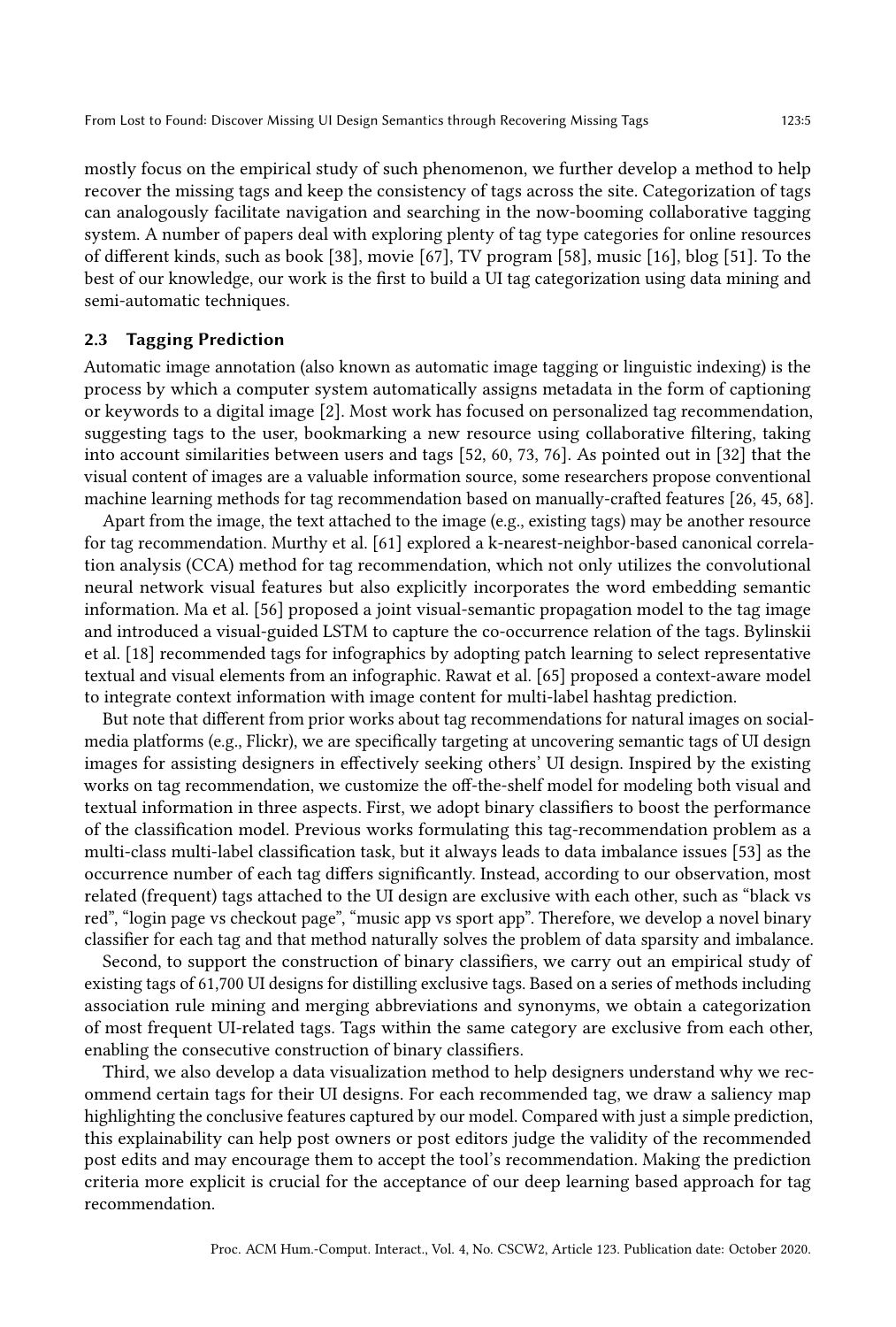<span id="page-5-0"></span>

Fig. 2. The UI-related tag associative graph from December 27, 2018 to March 19, 2019.

#### <span id="page-5-1"></span>3 EMPIRICAL STUDY OF DESIGN SHARING

In this work, we select Dribbble as our study subject, not only because of its popularity and large user base, but also due to its support for collaborative tagging. Dribbble is an online design sharing community which contains over 3.6 million uploaded artworks covering graphic design, user interface design, illustration, photography, and other creative areas. Only professional designers can be invited to upload their design works for sharing with the community, leading to highquality design within the site. Since its foundation in 2009, Dribbble has become one of the largest networking platforms for designers to share their own designs and get inspirations from others'. For each design work, the graphical design is attached with the corresponding metadata including a title, a short description, tags specified by the designer, and comments from other users as seen in Figure [1.](#page-2-0)

To collect designs and associated metadata from Dribbble, we build a web crawler based on the Breadth-First search strategy [\[62\]](#page-21-19) i.e., collecting a queue of URLs from a seed list, and putting the queue as the seed in the second stage while iterating. Apart from the graphical design (always in png, jpeg format), our crawler also obtains the corresponding metadata including title, description, tags, uploading date, number of likes, saves, views, etc. The crawling process continued from December 27, 2018 to March 19, 2019 with a collection of 226,000 graphical designs. Note that these graphical designs are diverse including UI design, logo, icon, clip art, branding, typography, etc. In this work, as we are concerned with the UI related design, we only select the UI attached with related tags such as "user interface", "ui", "ux", "app design", "website design", etc. Finally, we obtain a dataset of 61,700 UI design and their metadata. Based on this large dataset, we carry out an empirical study of collaborative tagging in Dribbble to understand its characteristics for motivating the required tool support.

#### 3.1 What are designers sharing?

Within the Dribbble site, the design creators can add at most 20 tags for their design work. These natural-language tags convey the semantics of the UI design such as internal structural information (e.g., "dashboard", "list", "chart") and belonging-software information (e.g., "ecommerce", "food", "travel"). To provide readers with a better understanding of detailed semantic embedded in the UI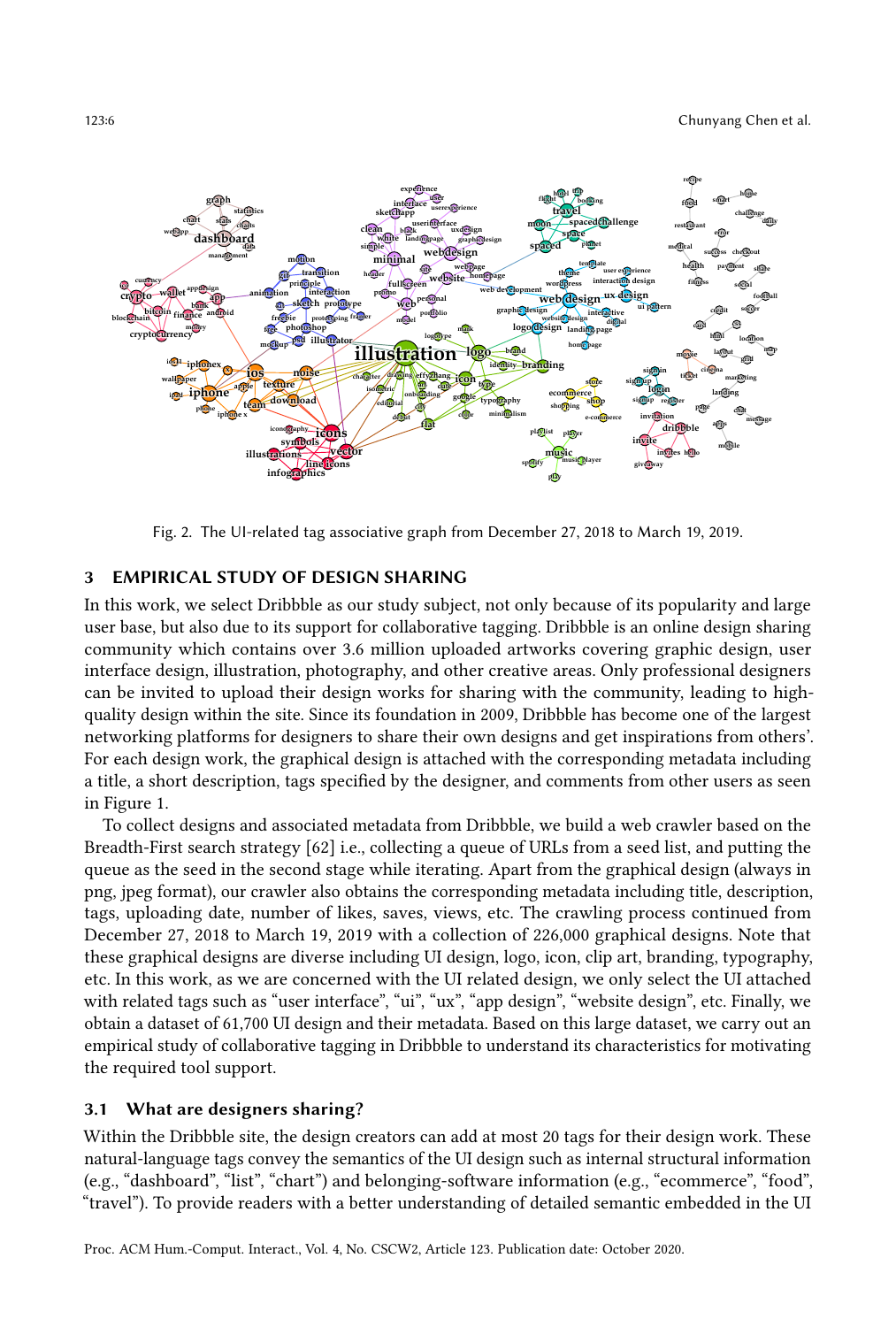design, we adopt the association rule mining [\[12\]](#page-19-18) and community detection [\[17\]](#page-19-19) for visualizing the landscape of collected tags.

3.1.1 Overview of UI semantics. We first collect all the UI designs with tags  $t$ , and tags of each design figure are correlated. In the example of Fig. [1,](#page-2-0) iphone is one kind of mobile phones. Each design is considered as a record and the design tags as the items in the record. We use association rule mining [\[12\]](#page-19-18) to discover tag correlations from tag co-occurrences in designs. As we want to mine the pair-wise correlation of tags and construct the landscape graph, we find frequent pairs of tags. A pair of tags is frequent if the percentage of how many designs are tagged with this pair of tags compared with all the designs is above the minimum support threshold  $t_{sub}$ . Given a frequent pair of tags  $\{t_1, t_2\}$ , association rule mining generates an association rule  $t_1 \Rightarrow t_2$  if the confidence of the rule is above the minimum confidence threshold  $t_{conf}$ . The confidence of the rule  $t_1 \Rightarrow t_2$  is computed as the percentage of how many designs are tagged with the pair of tags compared with the designs that are tagged with the antecedent tag  $t_1$ . Note that the original tags for filtering out non-UI designs like "ui", "user interface" are removed from the figure, as they are related to all tags in our dataset.

Given the mined tag association rules, we construct an undirected graph  $G(V, E)$ , where the node set V contains the tags (i.e., technologies) appearing in the association rules, and the edge set E contains undirected edges  $\lt t_1, t_2$   $\gt$  (i.e., tag associations) if the two tags have the association  $t_1 \Rightarrow t_2$  $t_1 \Rightarrow t_2$  or  $t_2 \Rightarrow t_1^2$  i.e., the confidence of either  $\{t_1, t_2\}$  or  $\{t_2, t_1\}$  larger than the threshold. Each edge has a confidence attribute indicating the strength of the technology association. Considering edge has a confidence attribute indicating the strength of the technology association. Considering the balance between the information coverage and overload, we set the  $t_{sub}$  as 0.001 and  $t_{conf}$  as 0.2, resulting in the 197 nodes and 246 edges.

We then carry out community detection [\[17\]](#page-19-19) to group highly related nodes in the graph. In graph theory, a set of highly correlated nodes is referred to as a community (cluster) in the network. In this work, we use the Louvain method [\[17\]](#page-19-19) implemented in the Gephi [\[14\]](#page-19-20) tool to detect communities. We visualize different communities with different colors and the nodes with higher frequency as large size as seen in Fig. [2.](#page-5-0)

3.1.2 Vocabulary of UI semantics. As seen in Figure [2,](#page-5-0) many related tags are linked together such as ("travel", "hotel"), ("minimal", "simple"), ("ecommerce", "shop"), etc. To identify the set of frequently occurred UI tag categories, we adopted a consensus-driven, iterative approach to combine the observed tag landscape generated by our method with existing expert knowledge documented in books and websites such as Mobile Design Pattern Gallery [\[63\]](#page-21-20) and Google's Material Design [\[5\]](#page-19-21).

We also performed an iterative open coding of 1,000 most frequent co-occurring tags with tag "ui" in Dribbble, or approximately 8.2% of the dataset (12,244 in total). Two researchers from our team independently coded the categories of these tags, noting any part of the initial vocabulary. Note that both researchers have UI design experience in both mobile apps and websites. After the initial coding, the researchers met and discussed discrepancies and the set of new tag categories until consensus was reached.

This process yielded 5 main semantic UI categories: PLATFORM, COLOR, APP FUNCTION-ALITY, SCREEN FUNCTIONALITY, SCREEN LAYOUT. Each main category also contains some sub-categories as seen in Table [1.](#page-7-0) For example, the APP FUNCTIONALITY category contains "MUSIC", "FOOD & DRINK", "GAME", and the subcategory "FOOD & DRINK" contains UI design tagged with "Food", "Restaurant", "Drink", etc.

<span id="page-6-0"></span> ${}^{2}\mathrm{The}$  edge is undirected because association rules indicate only the correlations between antecedent and consequent.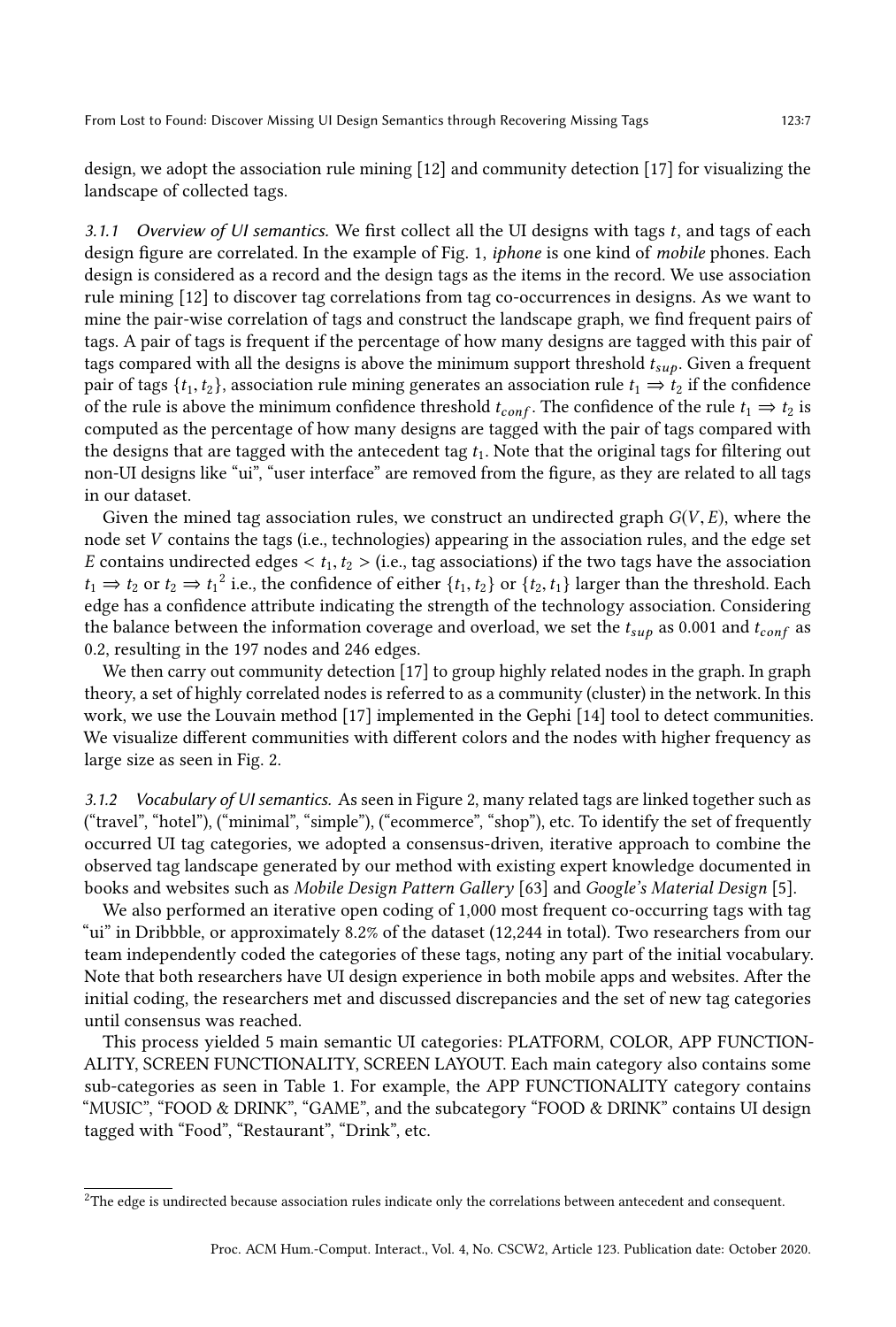| <b>CATEGORY</b>      | <b>ASSOCIATED TAG NAME</b>                             | STANDARD(#)          | <b>ABBREVIATION &amp; SYNONYMS</b>                   |
|----------------------|--------------------------------------------------------|----------------------|------------------------------------------------------|
| PLATFORM             |                                                        | ui (61309):          | user interface, user interface, user-                |
| Website:             | Website, Web, Mac, Macbook                             |                      | interface design, uidesign                           |
| Mobile:              | Mobile, Phone, IOS, Iphone, Android                    | website (28009):     | web, websites, webpage, website de-                  |
| Tablet:              | Tablet, Ipad, Ipadpro                                  |                      | velopment, web design                                |
| COLOR                |                                                        | ux (24209):          | user experience, uxdesign, ux_design                 |
| White:               | White                                                  | mobile (8554):       | mobiledesign, mobile phone, mo-                      |
| Yellow:              | Yellow, Golden, Orange                                 |                      | bile design, smartphone                              |
| Red:                 | Red                                                    | illustration (7159): | illustation.<br>digital_illustration,                |
| Pink:                | Pink                                                   |                      | kids_illustration                                    |
| Purple:              | Purple                                                 | app (5887):          | apps, application, app development,                  |
| Blue:                | Blue, DarkBlue, SkyBlue                                |                      | app design                                           |
| Green:               | Green, DarkGreen, Aquamarine                           | landing page (5536): | landing-page, landingpage, landing                   |
| Grey:                | Grey, Silver, DarkGray                                 |                      | page design                                          |
| Brown:               | Brown                                                  | minimal (4938):      | minimalism, minimalistic, minimalist                 |
| <b>Black:</b>        | Black                                                  | ios (4741):          | ios8, ios9, ios11, ios design                        |
| APP FUNCTIONALITY    |                                                        | iphone (4736):       | iphone x, iphonex, iphone<br>7,                      |
| Music:               | Music, Musicplayer, MusicApp                           |                      | iphone 8                                             |
| Food & Drink:        | Food, Restaurant, Drink                                | icon (4230):         | icons, icon design, icon pack                        |
| Game:                | Game, Videogame                                        | logo (3704):         | logo design, logos, logotype                         |
| Health & Fitness:    | Fitness, Health                                        | food (2881):         | food blog,<br>fastfood,<br>junk food,                |
| News:                | <b>News</b>                                            |                      | doughnut                                             |
| Sport:               | Sport, Gym, Workout                                    | clean (2723):        | clear, clean_design                                  |
| E-commerce:          | E-commerce, Store, OnlineShop                          | flat (2481):         | flat design, flat-design, flat-art                   |
| Social Networking:   | SocialNetwork, Blog, Messenger, Face-                  | interaction (2402):  | interactive, microinteraction, interac-              |
|                      | book, Instagram, Dating, Chat                          |                      | tion design, user interaction                        |
| Travel:              | Travel, Trip, Tourism                                  | dashboard (2141):    | dashboard design, dashboards                         |
| Weather:             | WeatherApp, Temperature                                | branding $(2071)$ :  | branding design, rebranding, self-                   |
| Lifestyle:           | Fashion, Furniture, Real Estate                        |                      | branding                                             |
| <b>Education:</b>    | Education, E-learning                                  | sketch (2060):       | sketching, sketches, adobe_sketch                    |
| Reference:           | Dictionary, Atlas, Encyclopedia                        | ecommerce (1974):    | e-commerce, online commerce, shop-                   |
| Entertainment:       | Movie, TV, Netflix, Youtube                            |                      | ping                                                 |
| Medical:             | Medical, Healthcare, Hospital                          | vector (1940):       | vectors, vector art                                  |
| <b>Books:</b>        | DigitalReading, DigitalBookstroe                       | product (1841):      | products, product page, product de-                  |
| Kids:                | Kids, Children                                         |                      | tail                                                 |
| <b>Finance:</b>      | Finance, Wallet, Bank, Business, Insur-                | typography (1820):   | interface<br>typography,                             |
|                      | ance, Marketing                                        |                      | 3d typography                                        |
| <b>Utilities:</b>    | Calculator, Clock, Measurement, Web-<br><b>Browser</b> | gradient (1671):     | gradients, gradient design, blue gradi-<br>ent       |
| Navigation:          | DrivingAssistance,<br>Topographi-                      | gif (1441):          | gifs, looping_gif                                    |
|                      | calMaps, PublicTransitMaps                             | layout (1400):       | layout design, layouts                               |
| SCREEN FUNCTIONALITY |                                                        | concept (1378):      | conceptual, concepts, concept art                    |
| <b>Landing Page:</b> | LandingPage                                            | motion (1361):       | motion graphics, motion design                       |
| Login:               | Login, Signin                                          | responsive (1347):   | responsive design, response                          |
| Signup:              | Signup, Registration                                   | music (1251):        | music player, musician, musical, con-                |
| Checkout:            | Checkout, Payment                                      |                      | cert                                                 |
| Search:              | Search                                                 | restaurant (1221):   | restaurants                                          |
| Profile:             | Profile                                                | profile (1204):      | $\operatorname{profiles},$ user_profile, userprofile |
| <b>Contact Page:</b> | Contact, ContactPage                                   | travel (1197):       | travelling, travel agency, travel guide              |
| <b>SCREEN LAYOUT</b> |                                                        | animation (1194):    | animations, 3danimation, 2danima-                    |
| Dashboard:           | Dashboard                                              |                      | tion                                                 |
| Form:                | Form                                                   | simple (1108):       | simply, simplistic, simple_design                    |
| Table:               | Table                                                  | graphic (1047):      | graphics, graphic design, graphicde-                 |
| List:                | List                                                   |                      | signer                                               |
| Grid:                | Grid                                                   | color (1000):        | colors, colorful                                     |
| Gallery:             | Gallery                                                | white (988):         | whitelabel, white design,<br>white                   |
| Toolbar:             | Toolbar, Toolbox                                       |                      | theme                                                |
| Chart:               | Chart                                                  | login (919):         | log_in, sign_in, login screen                        |
| Map:                 | Map, MapView                                           | modern (915):        | modernistic, fashionable                             |

<span id="page-7-0"></span>Table 1. The categorization of some most frequent their abbreviations and synonyms and in brackets UI-related tags.

Table 2. The 40 most frequent UI related tags with indicate the number of occurrences.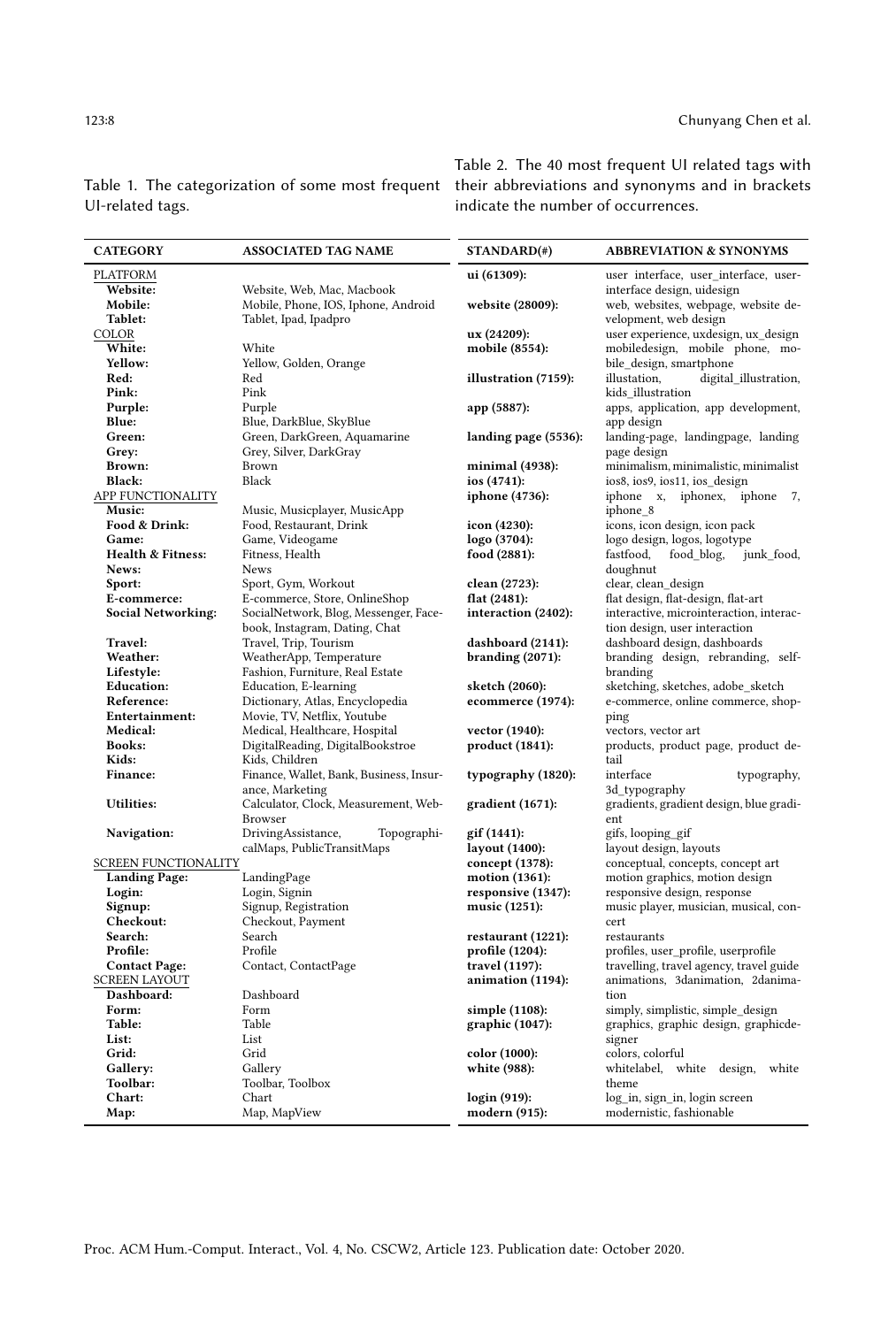<span id="page-8-0"></span>

Fig. 3. Examples of UI examples with complete & incomplete tags.

#### <span id="page-8-1"></span>3.2 Do designers use consistent tagging vocabulary?

During the process of open coding the categories of UI semantic, we find that one tag can be written in different styles. For example, the tag "visualization" not only has its standard format, but also its derivations including its synonyms like "visualisation", "visualizations", and even misspelling "vizualization". As the UI design tagging process is informal and they are contributed by thousands of designers with very diverse technical and linguistic backgrounds, the same concept may be mentioned in many morphological forms including abbreviations, synonyms, and misspellings. The wide presence of morphological forms poses a serious challenge to information retrieval and also vocabulary construction. For example, the query "ecommerce app" may not find the UI design tagged with "e-commerce", "e commerce design".

To extract these morphological forms of the same words, we adopt a semi-automatic method [\[23\]](#page-19-22) which leverages both the semantic and lexical information within the word. We first train a word embedding [\[59\]](#page-21-21) model to convert each tag into a vector that encodes its semantic. The tag with semantic similarity will be spotted such as "minimal" and "minimalistic", "ui" and "user interface", "travel" and "hotel". Then we define a lexical similarity threshold based on the string edit distance [\[49\]](#page-20-18) to further check if two semantically-related words are similar enough in the form. So the synonyms are extracted like "minimal" and "minimalistic". To discriminate the abbreviations from semantically-related words, we define a set of rules e.g., the character of the abbreviation must be in the same order as they appear in the full name (ui, user interface), and the length of the abbreviation must be shorter than that of the full name, etc.

Although the automatic approach can generate many possible pairs of morphological forms, some of them may still be wrong. Therefore, two researchers from our team manually check all of these pairs independently, and only take the morphological forms into consideration when the consensus is reached. Examples of some most frequent morphological forms are listed in Table [2.](#page-7-0)

### 3.3 How do designers share and search UI designs in the design sharing site?

After quantitatively spotting the issues of collaborative tagging for the design sharing site, we further qualitatively get some feedback from informal interviews with four professional UI designers, including one interaction designer and one visual designer from Google, and the other two visual designers from Huawei. These designers acknowledge that they regularly (at least once weekly) visit design sharing websites like Dribbble. They appreciate the creativity and aesthetics of high-quality UI design artworks on Dribbble, which inspire their own design work. However, they also pinpoint several information needs in their work which demand us to think beyond existing content sharing mechanisms.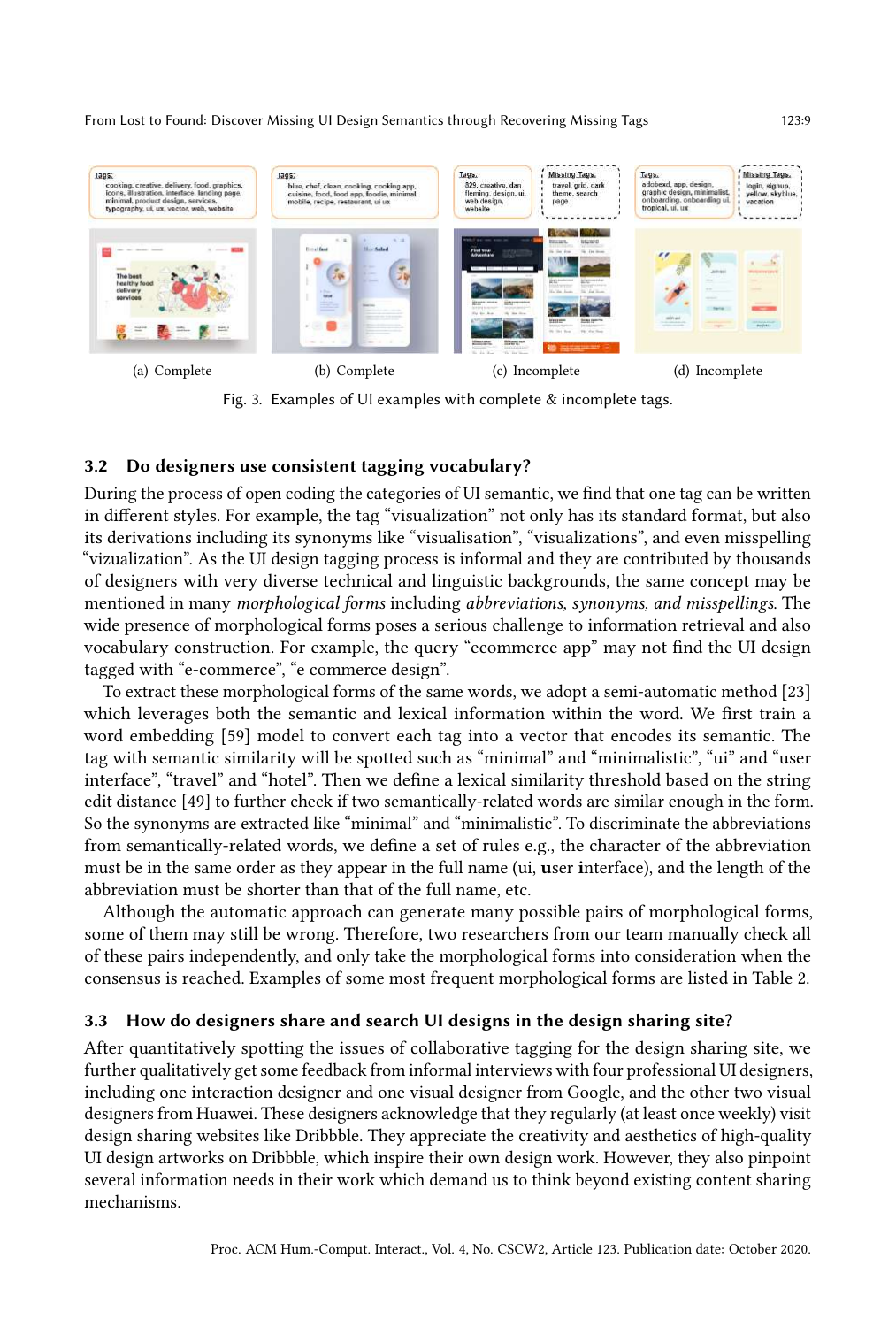First, as the contributors of the Dribbble site, some designers do not pay much attention to their tagging, though it is crucial for the GUI index and searching. One designer from Huawei mentioned to us that he did not intentionally use the semantic words (e.g., functionality, layout) to annotate his design works, as he did not know much what tags are there and which tags to use. Instead, he attached his UI design with some fancy tags like "2019trending" to make his design more attractive to other designers. A structured vocabulary of available tags is needed to assist designers in efficiently annotating their design works for other designers' retrieval.

Second, there is a gap between existing UI tags and the query due to two reasons. On the one hand, some UIs are missing relevant semantic tags. For example, one Google designer was designing a website about Yoga. When she searched "yoga", there are many different kinds of returning results from Dribbble including the icons, charts, illustration which are not related to her designed UI or website. She had to manually filter out irrelevant ones, and that process took much time. But when she zoomed in a more specific query like "yoga website", only very few results were returned by Dribbble. On the other hand, designers may adopt different words to tag the same GUI, resulting in the difficulty of retrieval. Another designer in Google mentioned that he would use different words in the same meaning for searching such as both "travel" and "trip" for related GUI, but that process is inefficient as many results from two queries overlap, and he may miss some potential synonyms. Some effective mechanisms have to be devised to help retrieve more results by not only adding more semantic tags to the GUI design, but also organizing existing tags. Some example UIs with complete or incomplete tags from these designers can be seen in Figure [3.](#page-8-0)

Summary: Design sharing site with diverse UI designs is crucial for inspiring professional designers. The collaborative tagging provides a way for designers to search for their UI design of interest. However, there are several limitations with current UI design tagging including using different same-meaning tags for the same UI design based on their own background knowledge, missing highly related tags for describing the UI design. Such limitations may hinder their potential utility as navigational cues for searchers. Therefore, an automated tag augmentation model is needed to recommend missing tags and keep existing tags consistent across different UI designs.

#### <span id="page-9-0"></span>4 AUGMENT TAGS FOR THE UI DESIGN

Although extracting morphological forms mentioned in the last section can boost the performance of UI retrieval by normalizing the existing tags from designers, some UIs are still missing related tags which makes them unsearchable. Therefore, a method to recover the missing tags of existing UIs is necessary. However, based on the labeled data, we could not find a code-based heuristic that distinguishes tags from UI design images with high accuracy: the existing UI designs are too diverse. So, we propose a hybrid deep learning method modelling both the visual and textual information to predict missing tags of the UI design.

#### 4.1 Approach overview

The overview of our approach can be seen in Fig [4.](#page-10-0) To train the deep learning for tag augmentation, we first collect all existing UI designs with specific tags identified in our empirical study (Section [4.2\)](#page-10-1). We then develop a tag augmentation model by combining a CNN model for capturing visual UI information and a fully-connected neural network for capturing textual information of existing tags (Section [4.3\)](#page-10-2). Additionally, to understand how our ensemble model makes its decisions through the visual and textual information, we apply a visualization technique (Saliency Maps [\[70\]](#page-21-22) and Softmax function [\[19\]](#page-19-23)) for understanding which part of the figure and which words lead to the final prediction (Section [4.4\)](#page-11-0).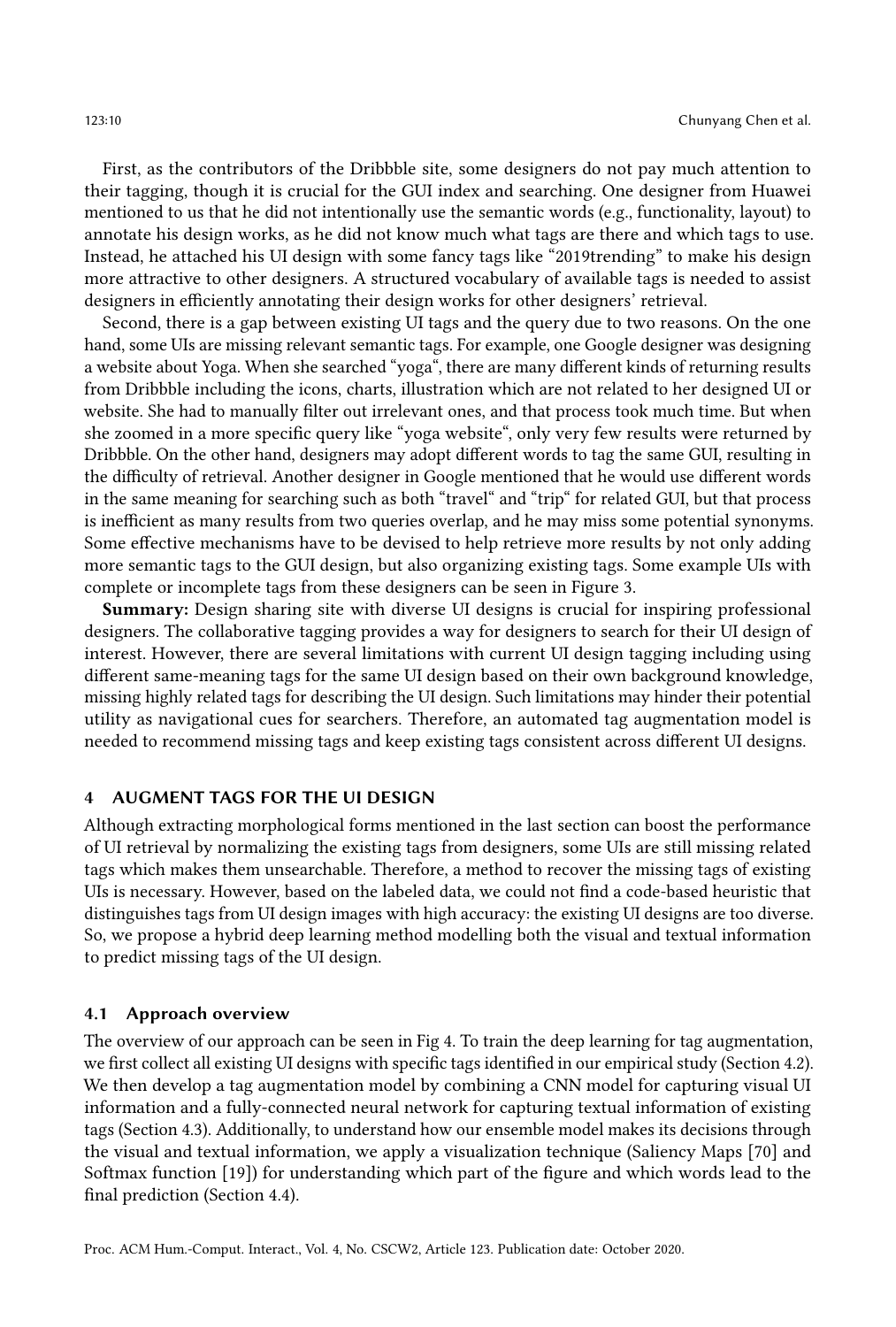<span id="page-10-0"></span>

Fig. 4. The architecture of our tag prediction model.

# <span id="page-10-1"></span>4.2 Dataset preparing

We formulate this tag augmentation task as a classification problem. We leverage the tag categorization during the creation of the UI semantic vocabulary as the label, and corresponding UI design images and attached tags as the training data. Note that each UI design may own many semantic tags such as "mobile", "blue", "social", "login" and "form", and these tags are not exclusive from each other. Therefore, we cannot regard all tags as equal for training a multi-class classifier for tag prediction. In this work, we train a binary classifier for each tag label. Such binary classifiers also benefit the system extensibility for new tags, as we only need to train a new binary classifier for the new tag without altering existing models for the existing tags. For training each binary classifier, we take the UI design with that tag as the positive data. We randomly take the same amount of UI designs attached with tags which are in the same category of the target tags in Table [1](#page-7-0) as the negative training data, as tags in the same categories are always exclusive from each other. To keep the balance of data, we make the amount of positive data equal to that of negative data. Therefore, the chance level for accuracy is 50%.

We further preprocess the data in two aspects. For each tag, we merge similar tags based on the morphological/synonym form identification and some minor manual check. For example, the tag "traveling", "travel guide", "trip" are all merged to tag "travel". Note that the manual check is only carried out once for grouping similar tags in dataset preparation and no more human efforts are needed in the model construction. For each image, we normalize the pixel value by dividing the mean and standard deviation so that each pixel value is in the range between 0 to 1 for accelerating the training process.

# <span id="page-10-2"></span>4.3 Model Architecture

In this section, we propose an end-to-end deep fusion model to jointly learn visual and textual information. The architecture of the proposed network is shown in Fig [4,](#page-10-0) which contains two main components. One CNN model takes the GUI design image as the input for extracting the visual features. The other CNN model takes the existing tags as the input for extracting the textual information. We then merge both information sources to the final fully-connected layers for predicting the tag of the GUI design.

4.3.1 Capturing Visual Information. Convolutional Neural Network (CNN) [\[47,](#page-20-19) [48\]](#page-20-20) is a class of deep, feed-forward neural networks, most commonly applied to analyze visual imagery. The architecture of a typical CNN is structured as a series of stages such as different layers called convolution layers,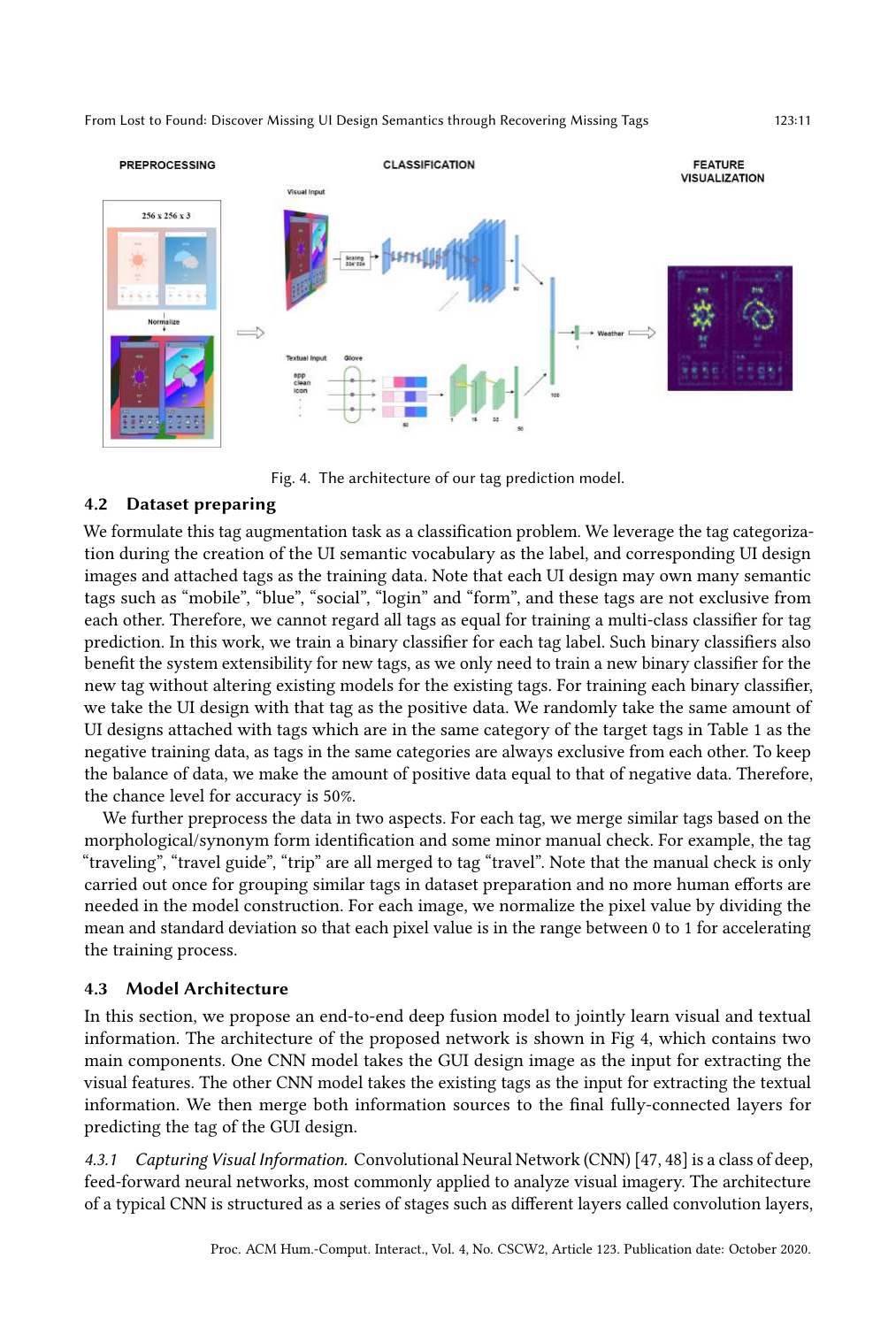pooling layers, and fully-connected layers. In the convolutional layers, the convolution of an image is to use a kernel (e.g.,  $3 \times 3$  matrix) and then slide that window around the image. At each position in the image that the kernel  $(K)$  visits, we multiply its values element-wise with the original matrix, then sum them up i.e., matrix dot multiply. After the convolutional layers, it is the pooling layer. Max Pooling works very much like convoluting, where we take a kernel and move the kernel over the image with no overlap. It reduces parameter numbers and computation in the network, and hence controls the overfitting.

Different from the original CNN model, we adopt a more advanced one, ResNet (Residual Neural Network) [\[40\]](#page-20-21) with skip connections among the convolutional layers so that the model can be designed as very deep. But due to the limitation of our dataset and deep structure of the model, we cannot train the ResNet directly with our small-scale dataset. Therefore, we adopt the existing pretrained model which already distills the visual features from the ImageNet [\[44\]](#page-20-22), the largest image dataset including more than 14 million natural images. Based on the pre-trained ResNet, we further use our dataset to fine-tune the ResNet to adjust the parameters in different layers.

4.3.2 Capturing Textual Information. Apart from the GUI design picture, designers also attach some tags to index their picture. According to the observation in Figure [2,](#page-5-0) we find that some tags co-occur frequently, indicating some implicit relations among them. To predict the missing tags of a certain GUI design picture, we also take the existing tags into consideration in our model. Given a set of existing tags, we first adopted the pre-trained word embedding model [\[10\]](#page-19-24) to convert each tag into a 50-dimension vector that encodes its semantic. As an image has  $n_{t \, a \, s}$  number of tags, we concatenate the vectors of tags together, and obtain a  $n_{tags} \times 50$  vector representation. Finally, we pad and synthesize all tags' vector representation of each image into a  $50 \times 50$  map (similar format to a figure) and input it to a 2-layer CNN for extracting the salient textual information. Note that we do not adopt the widely-used Recurrent Neural Network (RNN) to model tag information, as there is no explicit order among tags.

4.3.3 Combining Visual and Textual Information for Prediction. Based on the picture and tag input to the ResNet and text CNN, we obtain the embedding vectors which encode the visual and textual information. We then concatenate both vectors and feed them into another fully-connected layer for the final prediction. Therefore, we link both the ResNet, text CNN and final fully-connected layer as an end-to-end system for taking the UI design pictures and attached tags as the input, and output the predicted missing tags for them.

Note that we train a separate binary classifier for each tag. We regard the UI is of one tag if the output is smaller than 0.5, while not if the output is equal to or larger than 0.5. For detailed implementation, we adopt the max-pooling and use our dataset to fine-tune the last classification layer of the pretrained ResNet when modeling the visual information. For modeling the textual data, we adopt the Glove word embedding [\[10\]](#page-19-24) with embedding size as 50. To make our training more stable, We use a constant learning schedule with rate 0.0001 and adopt Adam as an optimizer [\[46\]](#page-20-23), BCELoss as the loss function.

#### <span id="page-11-0"></span>4.4 Prediction Visualization

One of the main drawbacks of the deep learning system is its interpretability i.e., how the model gives a certain prediction, especially considering the multi-channel data that we adopt as the input. To gain insight into our classifier for the prediction results, we visualize the contribution from both the visual and textual input to the final prediction.

For visualizing the contribution from the visual input to the prediction, we adopt a visualization technique [\[70\]](#page-21-22) which calculates a saliency map of the specific class, highlighting the conclusive features captured by ResNet. Given the prediction result, the activities of decisive features in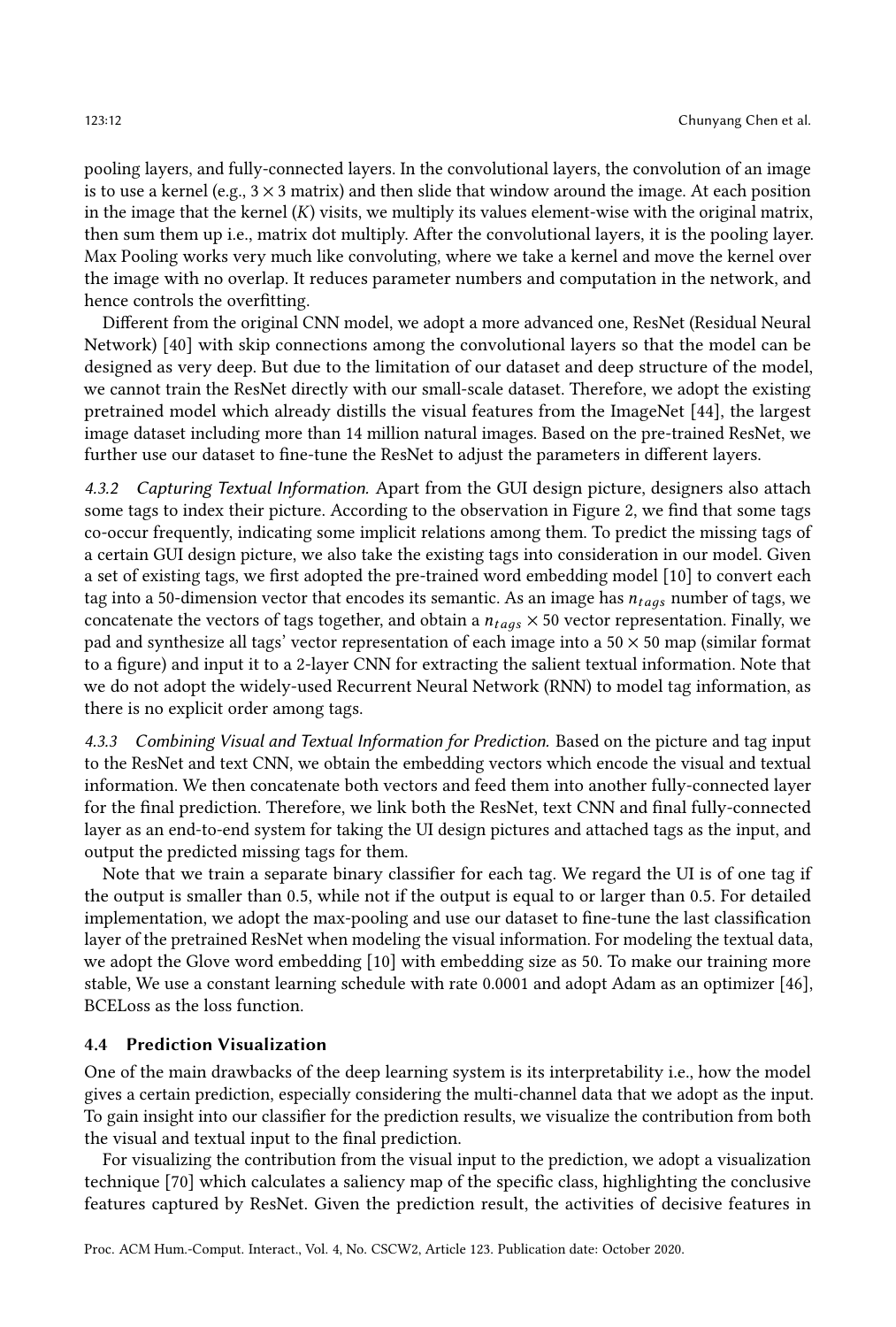<span id="page-12-1"></span>

| Dataset splitting ratio    | <b>ACCURACY</b>  |                  |                      |                      |                  |                  |
|----------------------------|------------------|------------------|----------------------|----------------------|------------------|------------------|
| (train:validation:test)    | Histo<br>$+SVM$  | Histo<br>$+DT$   | ResNet<br>-pretraind | ResNet<br>+pretraind | Tag only         | Tag+Image        |
| 50%:25%:25%                | 0.6009           | 0.5531           | 0.6841               | 0.7410               | 0.7306           | 0.7940           |
| 60%:20%:20%                | 0.6061           | 0.5629           | 0.6827               | 0.7402               | 0.7316           | 0.7829           |
| 70%:15%:15%<br>80%:10%:10% | 0.6123<br>0.5965 | 0.5805<br>0.6249 | 0.6866<br>0.7342     | 0.7387<br>0.7545     | 0.7391<br>0.7522 | 0.7875<br>0.8272 |

Table 3. Tag classification accuracy for four dataset splitting ratios in different methods.

intermediate layers are mapped back to the input pixel space by class saliency extraction [\[70\]](#page-21-22). For one input UI design image, the final encoding of ResNet is mostly based on the weight of each pixel. Given the prediction result, the derivative weight map can be computed by back-propagation. Then the elements of weight are rearranged to form the saliency map. As shown in the final part of Figure [4,](#page-10-0) it can be seen that the ResNet model predicts the tag "Weather" for that input design due to the existence of the sun, umbrella, and cloud in the UI design image.

For visualizing the contribution from the textual input to the prediction, we first trace back through the CNN model to locating the filtered phrases in the input layer. Then we predict the contribution score of the phrases' corresponding features in the fully connected layer to the prediction class, through a series of feature mapping, unpooling and deconvolution operation. The predicted class of our CNN model is calculated by applying Softmax function [\[19\]](#page-19-23) on the sum of the dot product of the weight matrix in the fully connected layer and the output feature vector of the concatenate layer. For each UI design, we rank the score of each tag and select three top tags that contribute most to the prediction of the missing tag. For example, it can be seen in Figure [6](#page-15-0) that for the predicted tag "travel", the model highlights the words related to the landscape like "forest", "nature" and "mountain".

# 5 ACCURACY EVALUATION

# 5.1 Dataset

Given all the data assigned to each tag, we prepare the dataset as discussed in Section [4.2.](#page-10-1) The foundation of the deep learning model is the big data, so we only select tags (including its derived tags) with frequency larger than 300 in Table [1](#page-7-0) for training the model. Therefore, there are 26 tags (e.g., "music", "signup"[3](#page-12-0) ) left with the number of UI designs ranging from 312 to 13,233. Note when splitting the dataset, we only carry out a single split into training, validation, and testing set which may cause some bias. We discuss this limitation in the end of the paper and propose the improvement in the future work. Note that as the splitting ratio may influence the final results, we experiment four splitting ratio (training : validation : testing), 50%:25%:25%, 60%:20%:20%, 70%:15%:15% and 80%:10%:10% for each model respectively.

# 5.2 Baselines

We first set up several basic machine-learning baselines including the feature extraction (e.g., color histogram [\[74\]](#page-21-23)) with machine-learning classifiers (e.g., decision tree [\[64\]](#page-21-24), SVM [\[30\]](#page-20-24)). Color histogram (Histo) is a simple image feature that represents the distribution of colors in each RGB (red, green, blue) channel. Based on these hand-crafted features, we adopt the support vector machine (SVM) and decision tree (DT) as the classifiers. Apart from these conventional machine learning

<span id="page-12-0"></span><sup>3</sup>The full list of tags and their frequency can be seen at<https://github.com/UITagPrediction/CSCW2020>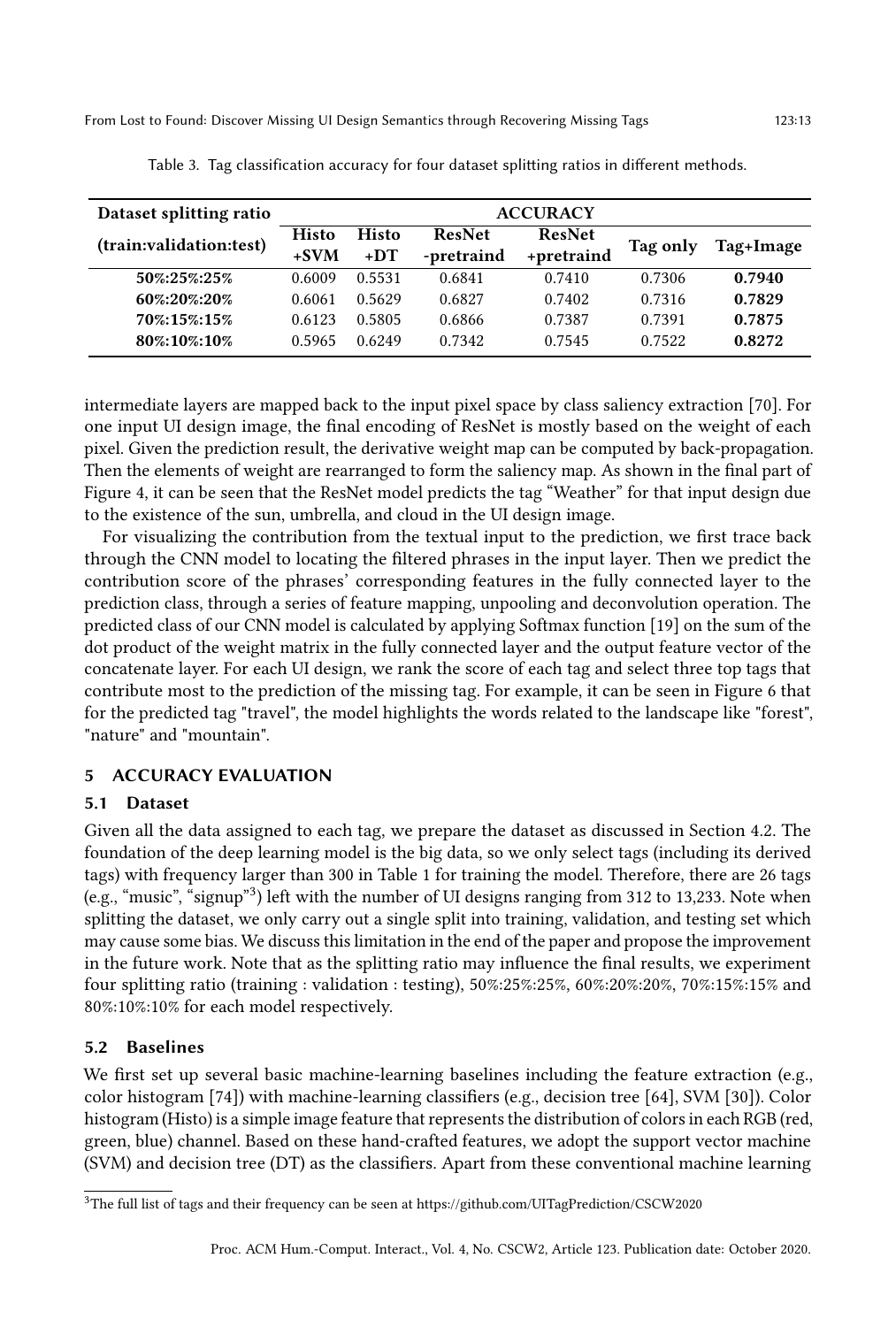<span id="page-13-0"></span>

| <b>CLASSES</b>         | <b>ACCURACY</b> |        |        |                                                                       |        |        |
|------------------------|-----------------|--------|--------|-----------------------------------------------------------------------|--------|--------|
|                        |                 |        |        | Histo+SVM Histo+DT ResNet-pretrain ResNet+pretrain Tag only Tag+Image |        |        |
| <b>App Function</b>    |                 |        |        |                                                                       |        |        |
| music                  | 0.6636          | 0.5545 | 0.6727 | 0.7909                                                                | 0.8545 | 0.8909 |
| food&drink             | 0.5765          | 0.6294 | 0.7529 | 0.7882                                                                | 0.7706 | 0.8294 |
| ecommerce              | 0.5565          | 0.5726 | 0.6895 | 0.7460                                                                | 0.8306 | 0.8710 |
| finance                | 0.5655          | 0.5833 | 0.6964 | 0.7500                                                                | 0.8274 | 0.8512 |
| travel                 | 0.5211          | 0.5842 | 0.7316 | 0.7053                                                                | 0.8053 | 0.8474 |
| game                   | 0.5814          | 0.5814 | 0.8062 | 0.7984                                                                | 0.7597 | 0.8605 |
| weather                | 0.5745          | 0.7021 | 0.7447 | 0.7872                                                                | 0.8085 | 0.8298 |
| sport                  | 0.4220          | 0.6147 | 0.6147 | 0.6239                                                                | 0.7064 | 0.7798 |
| Color                  |                 |        |        |                                                                       |        |        |
| yellow                 | 0.5865          | 0.7596 | 0.7404 | 0.7404                                                                | 0.6442 | 0.7500 |
| red                    | 0.6667          | 0.7083 | 0.8194 | 0.8472                                                                | 0.6111 | 0.8472 |
| pink                   | 0.7609          | 0.6522 | 0.7826 | 0.7391                                                                | 0.6522 | 0.8261 |
| blue                   | 0.6600          | 0.6800 | 0.7700 | 0.7400                                                                | 0.6800 | 0.8700 |
| green                  | 0.7000          | 0.8714 | 0.8286 | 0.7714                                                                | 0.6571 | 0.7857 |
| white                  | 0.6111          | 0.6111 | 0.7778 | 0.7333                                                                | 0.7333 | 0.7888 |
| black                  | 0.6241          | 0.6015 | 0.8496 | 0.8271                                                                | 0.6617 | 0.8571 |
| <b>Screen Function</b> |                 |        |        |                                                                       |        |        |
| landing page           | 0.5465          | 0.5346 | 0.7106 | 0.7017                                                                | 0.7947 | 0.8115 |
| signup                 | 0.4907          | 0.5556 | 0.7731 | 0.7130                                                                | 0.7361 | 0.7778 |
| checkout               | 0.5545          | 0.4182 | 0.6000 | 0.7091                                                                | 0.7545 | 0.8000 |
| profile                | 0.4667          | 0.5538 | 0.5487 | 0.6513                                                                | 0.9026 | 0.7590 |
| <b>Screen Layout</b>   |                 |        |        |                                                                       |        |        |
| dashboard              | 0.5867          | 0.6067 | 0.7600 | 0.7933                                                                | 0.7867 | 0.8800 |
| chart                  | 0.6061          | 0.6667 | 0.7121 | 0.7424                                                                | 0.8485 | 0.8030 |
| form                   | 0.5429          | 0.5000 | 0.6857 | 0.7429                                                                | 0.5714 | 0.7714 |
| list                   | 0.6136          | 0.5909 | 0.7045 | 0.9091                                                                | 0.6364 | 0.8182 |
| grid                   | 0.5000          | 0.5811 | 0.6351 | 0.6486                                                                | 0.7162 | 0.7432 |
| Platform               |                 |        |        |                                                                       |        |        |
| mobile                 | 0.7785          | 0.7847 | 0.8356 | 0.7954                                                                | 0.9250 | 0.9402 |
| website                | 0.7513          | 0.7481 | 0.8418 | 0.8224                                                                | 0.8837 | 0.9171 |
| Average                | 0.5965          | 0.6249 | 0.7342 | 0.7545                                                                | 0.7522 | 0.8272 |

Table 4. Tag classification accuracy for five categories in different methods.

based baselines, we also set up several derivations of our model as baselines to test the importance of different inputs of our approach including with or without pretrained model (ResNet-pretained, ResNet+pretained), only using UI design image, existing tags or both of them (ResNet+pretained, Tag only, Tag+Image). The training and testing configurations for these baselines are the same as that of our CNN model.

#### <span id="page-13-1"></span>5.3 Evaluation Results

As we train a binary classifier for each tag, we adopt the accuracy as the evaluation metric for the model. In different settings of data splitting, our model can still achieve the best performance compared with all baselines with average accuracy as 0.7875, 0.7829, 0.7940 (Table [3\)](#page-12-1). It also demonstrates the robustness of our model in the scenario of the small training dataset. Due to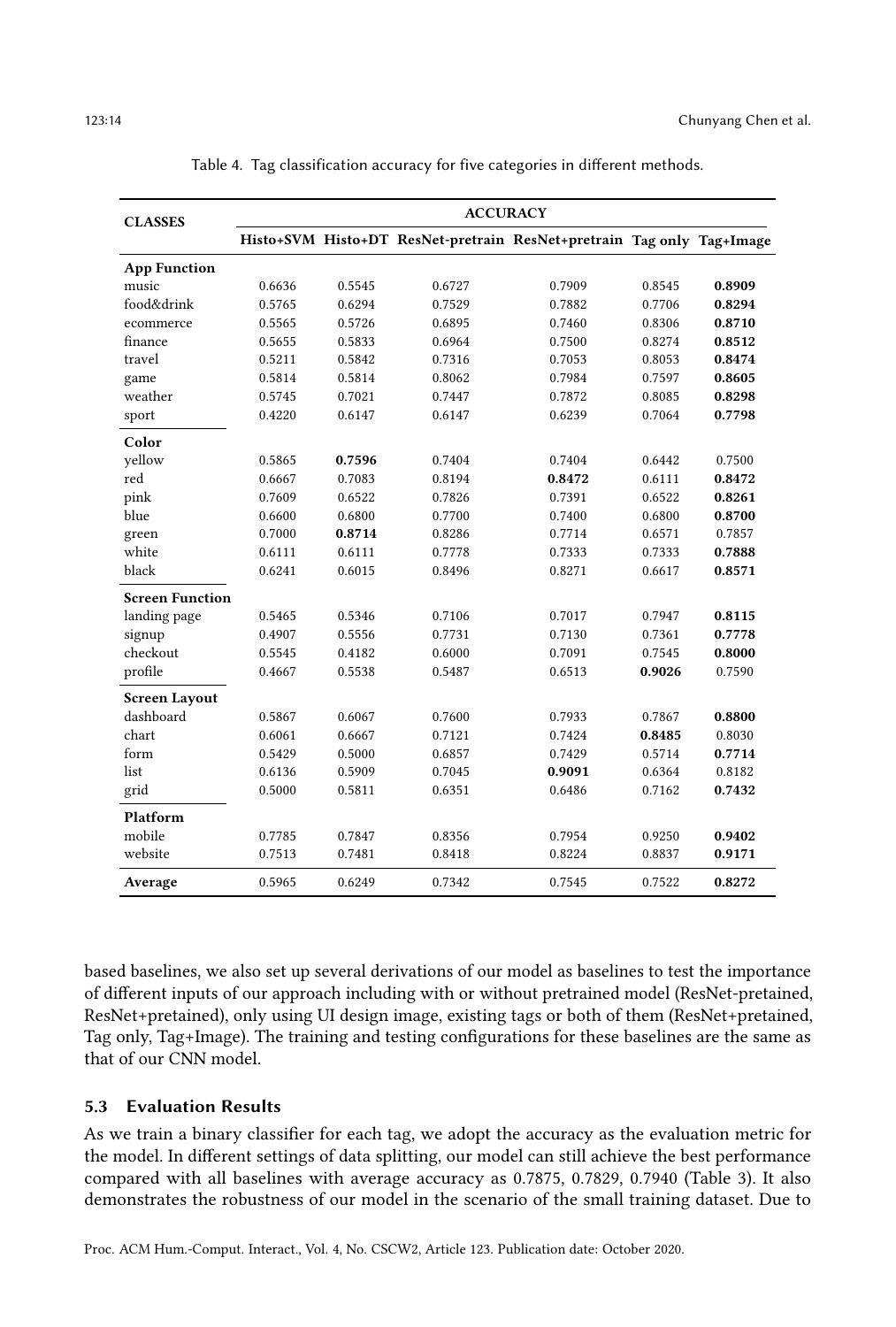<span id="page-14-1"></span>

Fig. 5. The predicted tags by our model for complementing the original tags.

space limitations, we introduce more detailed performance only in one setting $^4$  $^4$  (80% training, 10% validation and 10% testing) which can be seen in Table [4.](#page-13-0) For comparison, the first 4 models (i.e., Histo+SVM, Histo+DT, ResNet-pretrain and ResNet+pretrain) only use images as input, while only textual information is used in "tag only" model. Our model (Tag+Image) combine both images and tags. The traditional machine learning method based on the human-crafted features can only achieve about 0.6 average accuracy, while our model can achieve the average accuracy as 0.8272 i.e., the 32.4% boost than the best baseline. The good performance of our model is due to two factors. First, the usage of the pretrained ResNet based on the ImageNet dataset increases the accuracy from 0.7342 to 0.7545. Second, combining both the visual information and textual information can lead to better prediction accuracy than using any single information.

Figure [5](#page-14-1) shows some predicted additional tags for example UI designs by our model. It shows that our models can help locate the platform (e.g., "website" for the second UI), screen color (e.g, "blue" for the fifth UI), app functionality (e.g., "food" for the first UI), screen functionality (e.g., "checkout" for the third UI), and screen layout (e.g., "grid" for the fourth example). All of these predicted tags are not appearing in the original tag set, and these additional tags can complement with the original ones for more effective UI retrieval. Besides, once our method can be incorporated into the real site like Dribbble, our model can recommend users with potential tags before their design upload which proactively ensures the quality of design tags. To show how our deep learning model works well for predicting the tag for the given UI design, we visualize the features learned in our model in Figure [6.](#page-15-0) For example, our model spots the play button which widely appears in the music player apps and highlights the "player" in the words in Figure [6.](#page-15-0)(c) when predicting tag "music". The visualization results reveal that our model does capture the visual and textual semantics of different UI designs.

Albeit the good performance of our model, we still make wrong predictions for some UI designs. To identify the common causes of prediction errors, we then further manually check the wrong predictions in the test dataset. According to our observation, there are two main reasons leading to the wrong prediction. First, some UI designs are too complicated for the model to recognize the right tag for it. For example, the design in Figure [7\(a\)](#page-15-1) is tagged with a "music" class. However, there is no notable feature for our classifier to understand it correctly.

Second, some negative data is not really negative data due to the different preferences of designers. Our way to collect negative data assumes that one UI design image that does not contain the target tags but contains other same-category tags should not be attached to the target tag. Although it works for most cases, the collected negative data still contains some "noisy" UI designs i.e., UI

<span id="page-14-0"></span><sup>4</sup>More detailed results in other settings can be seen at<https://github.com/UITagPrediction/CSCW2020>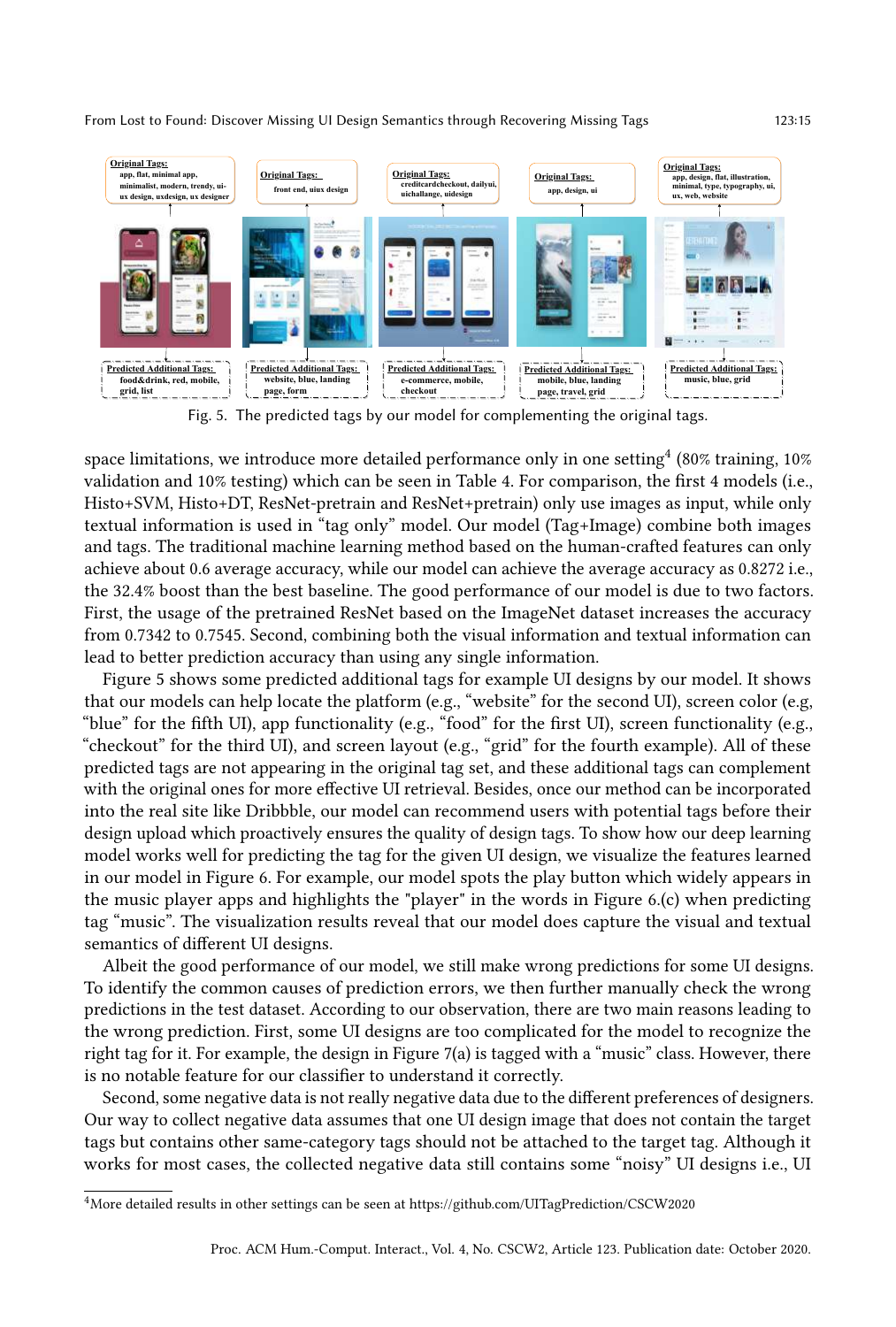#### 123:16 Chunyang Chen et al.

<span id="page-15-0"></span>

(c) Predicted tag: music (d) Predicted tag: chart

Fig. 6. Visualization of the salient features in our model leading to the final predictions.

<span id="page-15-1"></span>

(a) No notable feature for the classifier to understand it correctly (missing "music" tag)

<span id="page-15-2"></span>(b) Some negative data is not really negative data (original design is tagged as "blue")

<span id="page-15-3"></span>(c) Different preferences of designers (the design is tagged as "sport" while our model predict it as "e-commerce")

Fig. 7. Examples of the three kinds of prediction errors.

design not attached with the target tags (maybe due to the designers' neglect) should be attached with tag. As seen in Figure [7\(b\),](#page-15-2) although the main color is white, the designers still assign the tag "blue" to highlight the selected date in the calendar. It also applies to Figure [7\(c\)](#page-15-3) whose label is "sport" while our model recognizes it as the "e-commerce" app. Although our prediction does not match the label, it still makes sense.

Proc. ACM Hum.-Comput. Interact., Vol. 4, No. CSCW2, Article 123. Publication date: October 2020.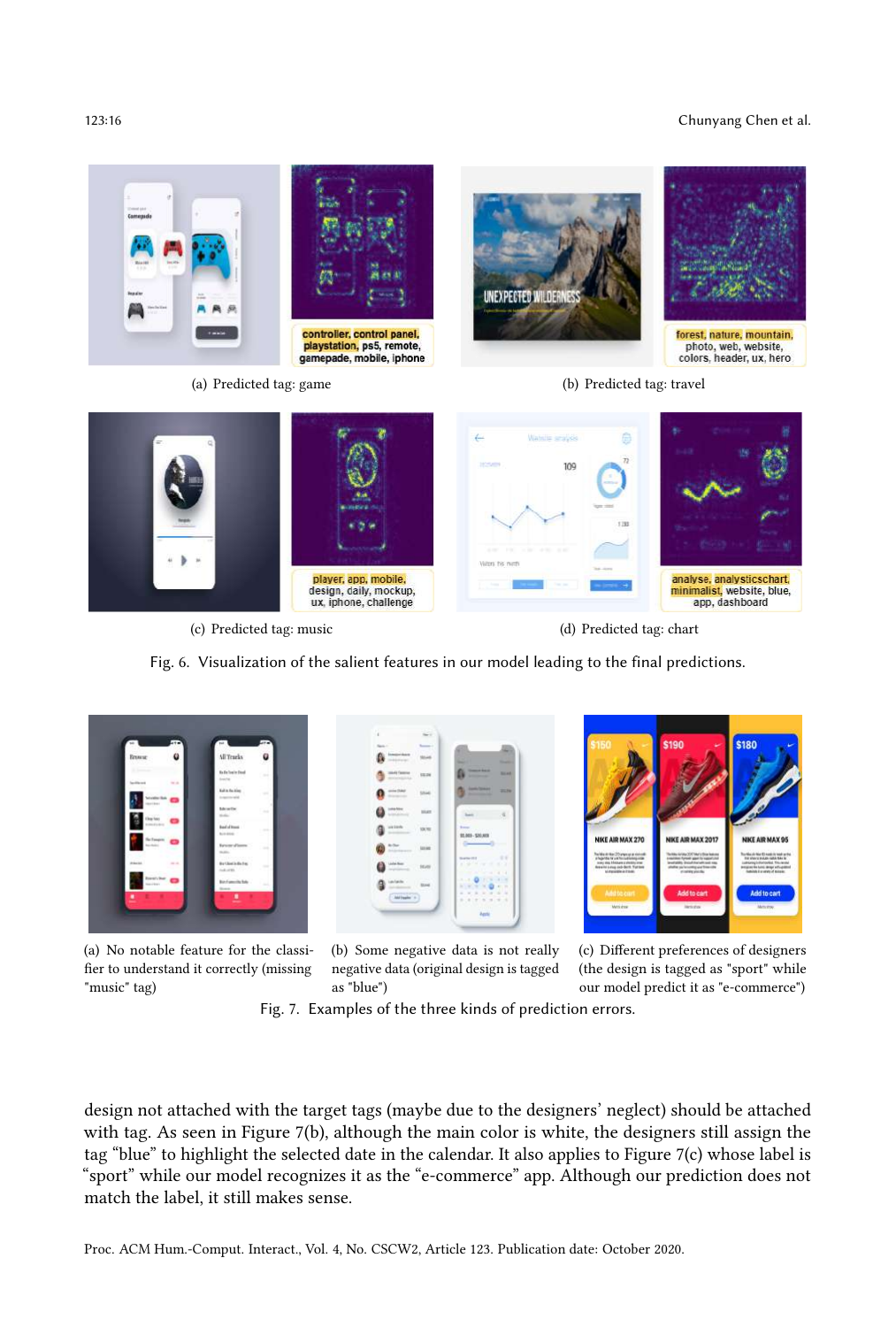<span id="page-16-0"></span>

| ID | <b>Query</b>               | #UI (control group) #UI (experimental) |      |
|----|----------------------------|----------------------------------------|------|
|    | iphone+e-commerce+checkout |                                        | 604  |
| 2. | mobile+food&drink+listview |                                        | 510  |
|    | website+blue+landing page  |                                        | 1838 |
|    | ios+finance+chart          |                                        | 1018 |
|    | web+sign up+form           | 10                                     | 440  |

Table 5. The random queries for searching UI designs

| <b>Measures</b>                     | Control |                        | <b>Experiment 10 Experiment 30 Experiment 50</b> |                            |
|-------------------------------------|---------|------------------------|--------------------------------------------------|----------------------------|
| $\#Related$ Candidate 3.2/6 (53.3%) |         | $7.5/10~(75.6\%)^{**}$ | $25.2/30(84.1\%)^*$                              | $45/50$ (90%) <sup>*</sup> |
| Satisfaction score                  | 2.8     | $3.56***$              | $4.28**$                                         | $4.8*$                     |
| Diversity score                     | 2.22    | $2.68*$                | $4.16*$                                          | $4.7^*$                    |

<span id="page-16-1"></span>Table 6. The comparison of the experiment and control groups. \*denotes  $p < 0.01$ , \*\*denotes  $p < 0.05$ .

6 RETRIEVAL EVALUATION

The experiments in the last section demonstrate the accuracy of our model. We conduct a pilot user study in this section to further evaluate the usefulness of the predicted addition tags for bootstrapping the UI design retrieval.

### 6.1 Procedures for User Study

The number of words in each query is 2.35 on average, according to an analysis of an AltaVista search engine query log for almost 1 billion search requests from approximately 285 million users over six weeks [\[69\]](#page-21-25). Therefore, based on the five main categories of tags in Table [1,](#page-7-0) we randomly selected three tags from three categories respectively as the query. To mimic the real queries from designers, the query contains one platform tag and two tags from the other two random categories. We obtain 5 queries as seen in Table [5.](#page-16-0)

We set up two groups for each query, i.e., control group and experimental group. The query database contains 61,700 UI designs collected from Section [3.](#page-5-1) For the control group, we directly retrieved the UI without tag augmentation in the database, which is regarded as a baseline for comparison. For experimental group, we searched the UI design database in which UI tags have been normalized by using the extracted abbreviations and synonyms in Section [3.2](#page-8-1) and complemented with additional predicted tags as described in Section [4.](#page-9-0) Note that the UI can only be retrieved if it contains all keywords in the query. As there may be too many results from the experimental group (as seen in Table [5\)](#page-16-0), we randomly take 10, 30, 50 retrieval candidates as the experimental groups so that it is fair to compare with the control group.

We recruit 10 Master and final-year Bachelor students from our school, and each of them is assigned the results of five queries from one control group and three experimental groups. Note that they do not know which result is from the experimental or control group. Given each query, they individually mark each result as related to the query or not and for each query, we will randomly shuffle the order of candidates to avoid potential bias. After marking results for each query, they are asked to rate how satisfied they are with the retrieval results in a five-point likert scale (1: not satisfied at all and 5:highly satisfied), and how diverse also in five-point likert scale.

#### 6.2 Results of Retrieval Effectiveness

Table [6](#page-16-1) shows that the experimental group retrieves many more related candidates than the control group in both the absolute the number and relative percentage (75.6%, 84.1%, 90% compared with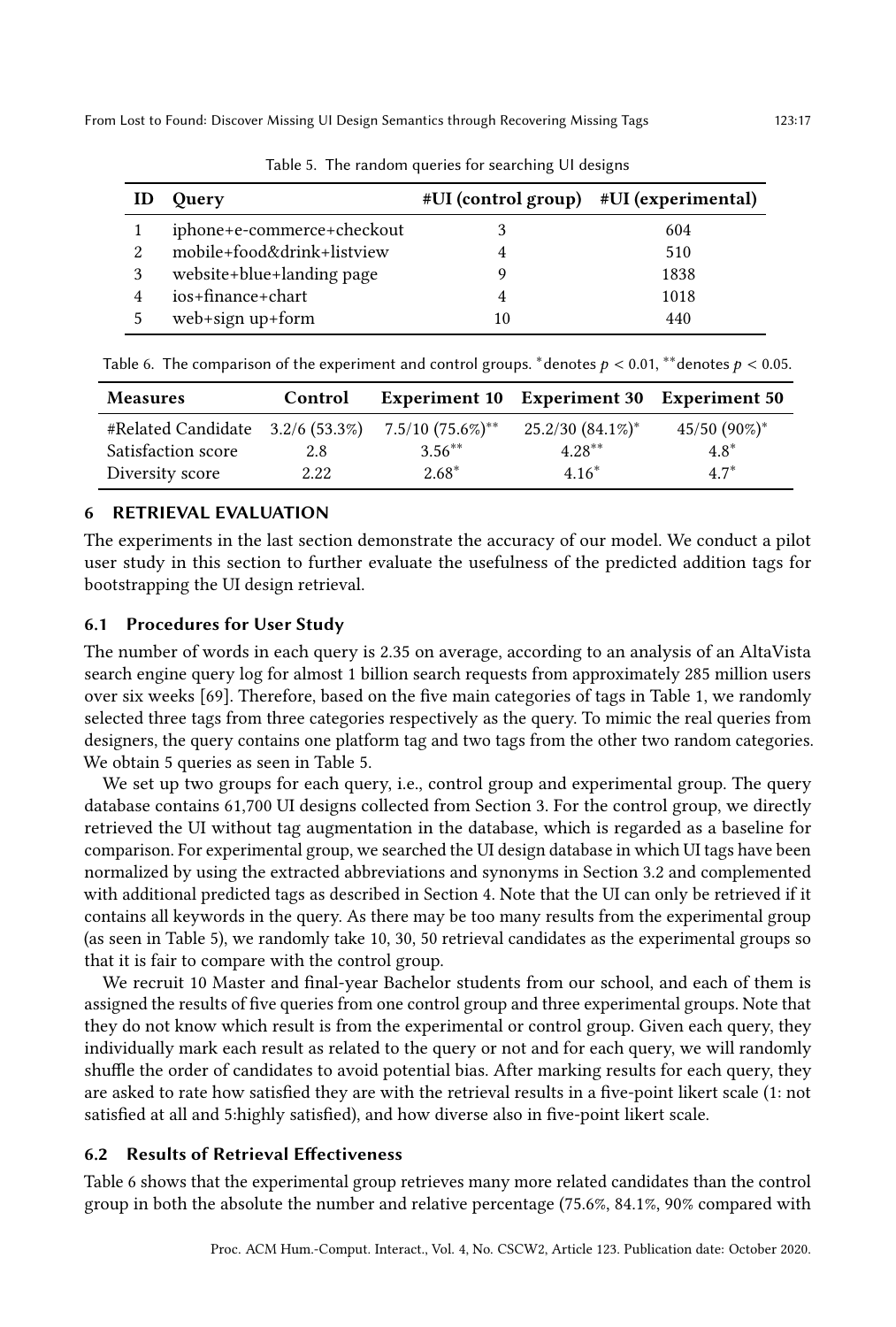53.3%). That is the biggest strength of our approach i.e., recovering the missing tags, resulting in more relevant UI designs given the query. Compared with the baseline, most participants admit that our method can provide more satisfactory and diverse results for them to choose from. And with the increase of the candidate number in the experimental group, participants give higher satisfaction and diversity scores (3.56, 4.28, 4.8 in satisfaction score, and 2.68, 4.16, 4.7 in diversity score) which are significantly higher than that (2.8, 2.22) of the control group. It is consistent with human perception, as more results lead to a higher possibility to see the serendipitous idea. The detailed results can be seen in our site<sup>[5](#page-17-0)</sup>.

To understand the significance of such differences, we carry out the Mann-Whitney U test [\[33\]](#page-20-25) (specifically designed for small samples) on the number of useful candidate, satisfactory, and diversity ratings between the experiment and the control group respectively. The test results suggest that our method does significantly outperform the baseline in terms of these metrics with  $p < 0.01$  or  $p < 0.05$ . Although by no means conclusive, this user study provides initial evidence of the usefulness of our method for enhancing the performance of the tagging-based search.

#### 7 DISCUSSION

In this section, we discuss the implication of our work on designers, design sharing platform, and the generalization of our approach.

On designers: Designing good UI is a challenging task and the design taste of users is changing dynamically. To continually follow the trend, designers always resort to the online sharing resources such as design kits, blogs, design sharing websites for inspirations. Apart from browsing others' designs, many designers also actively share their own designs into the platform. Despite that the generosity is appreciated, more meta information related to the UI is also welcomed. The precise and complete tags attached to the UI can attract more designers, potentially leading to the popularity and reputation of you and your design. So, it is necessary for designers to add as many and precise tags to their design before uploading.

On design sharing platform: To ensure the quality of UI design tags for supporting effective retrieval, the design sharing platform should develop a proactive mechanism. Although our model can recommend missing tags for indexing the UI semantics which further benefits the community with textural retrieval and management, there are still some limitations using it solely. First, without the support of the design platform, we can only implement our model as an extension of the browser like Chrome. Then it works as a reactive way for adding tags to the existing UI design, but missing tags may already harm the designers who want to search before our tag recommendation. Second, although our model can achieve good accuracy, there are still some error predictions that need some human efforts to confirm the recommended tags.

Therefore, in addition to the reactive addition of tags to the existing UI design from our side, we also need a more proactive mechanism of tag assurance which could check a UI design before it is uploaded by spotting the potential missing tags, and reminding the design owner to confirm the recommended tags and add them. The simplest way is to list the vocabulary of existing tags aside when designers are filling in tags for their sharing design. We also hope that our model can be embedded into the design sharing sites, behaving as a proactive mechanism to not only automatically recommend designers with potential tags for choosing, but also warn them about wrong tags they adopt initially such as inconsistent tagging vocabulary (i.e., morphological forms).

We can also leverage the crowd source i.e., the peer designers in the community to ensure the completeness and correctness of tags, and that mechanism is widely used in content generation sites like Wikipedia and Stack Overflow. The design sharing site should also allow and encourage

<span id="page-17-0"></span> $5$ <https://sites.google.com/view/uitagpredictionuserstudy/home>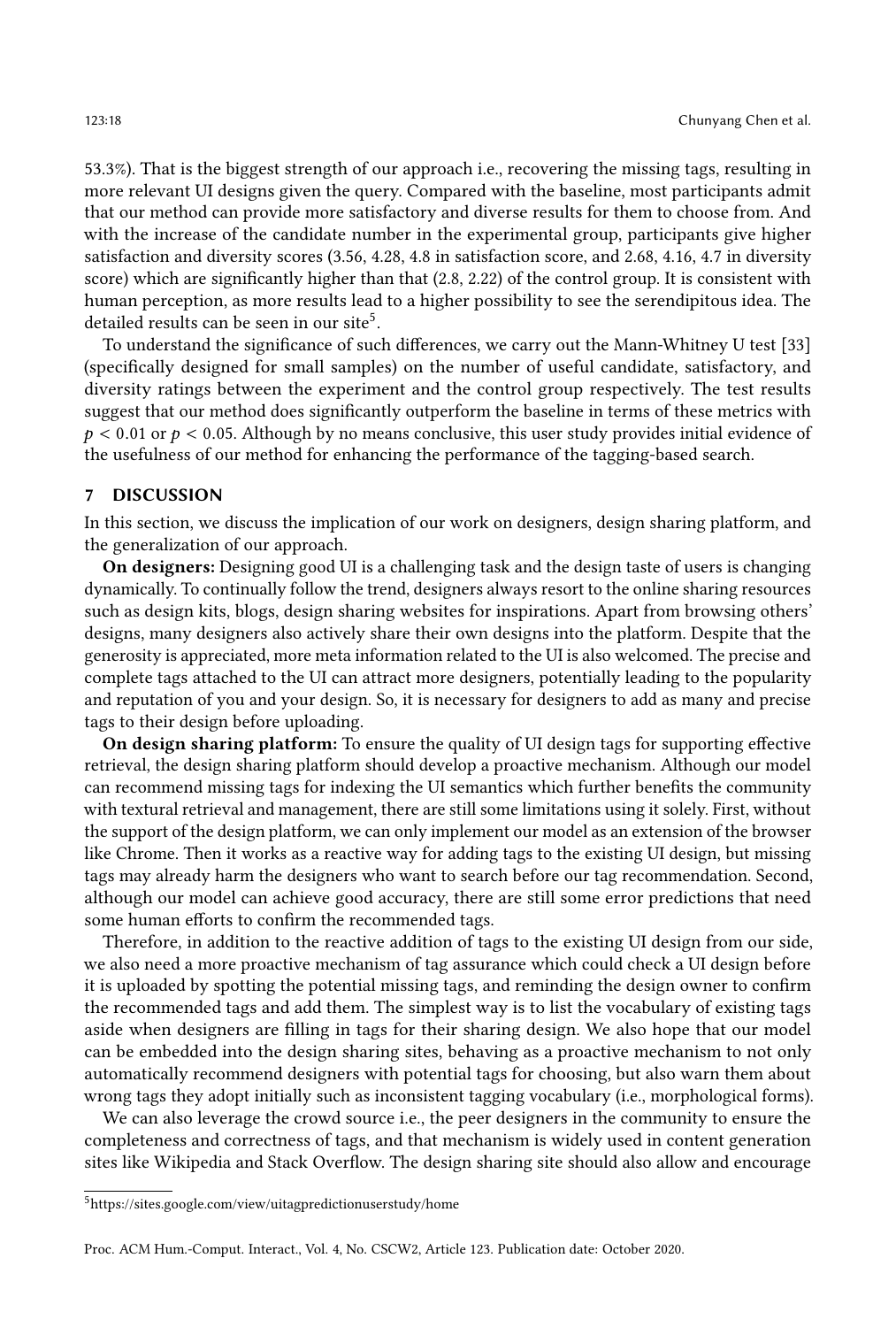| <b>Classes</b> | Tag+Image accuracy |
|----------------|--------------------|
| illustration   | 0.9336             |
| icon           | 0.9296             |
| logo           | 0.9478             |

<span id="page-18-0"></span>Table 7. Tag classification model accuracy for non-UI-related tags

moderators to edit community-generated tags. Previous studies [\[22,](#page-19-25) [28,](#page-20-3) [50\]](#page-20-26) indicate that experienced moderators are able to improve content consistency and quality by making lasting edits to lowquality posts, especially content curated by novices in Q&A sites. There may be extra benefits to emphasize the role moderators can play at standardizing content across the site.

On the generalization of our approach: We report and analyze the performance of our CNNbased model for predicting missing UI tags in Section [5.3.](#page-13-1) One limitation with our model is that we current only test our model on 26 tags with enough corresponding UI designs. But note that given a new tag, our model just needs to collect all GUI designs with/without that tags as the training data after normalizing the tags. We then can train a specific binary classifier for amending that tags to the GUI design. Another limitation with our evaluation is that due to the time limit, we only take a single split of the dataset to plot the evaluation accuracy which may bring some noise or bias. In the future, we will try to mitigate that effect by adopting K-fold cross evaluation. In addition, our approach is not limited to UI designs. In fact, we do similar experiments in other tag categories with high frequency and large instances (20000 ∼ 60000 images) in Dribbble, including tag "illustration", "icon" and "logo". Table [7](#page-18-0) shows that our model also achieves high accuracy in non-UI-related tags. The result demonstrates that our deep-learning method can be generalized to a broader range of graphic designs.

#### 8 CONCLUSION & FUTURE WORKS

UI is crucial for the success of the software especially for mobile apps in the market. Albeit a large number of UI designs online with human tags, many UIs are still missing some closely related keywords for retrieval. To assist designers with better UI design retrieval, we adopt a deep learning method to automatically recommend additional tags that convey the semantics of the UI. Based on the systematical analysis of the existing large-scale UI designs, our model can achieve the accuracy as 0.827 which significantly outperforms other baselines. The user study also demonstrates the usefulness of our model in UI retrieval.

In the future, we are extending our research works into three different directions. On the one hand, we are diving into the model to improve the current accuracy performance. Currently, we only evaluate our model on tags which have many related UI as the training data, and we will also customize our model for achieving good performance on tags with only small datasets.

On the other hand, we are exploring the searching for dynamic animation UI designs. According to our observation, apart from the static UI design images, there are also some animation designs in GIF format which show how users interact with the UI dynamically. We will leverage the video analysis method to analyze the human actions and design interactions within those GIFs, so that designers can search the animation with textual queries.

Furthermore, to understand the usefulness of our technology in a real design context, we hope to cooperate with professional designers and design sharing sites by deploying our model. We will explore how designers actually make use of the retrieved UIs, and collect valuable feedback to improve our technology and evaluation methods.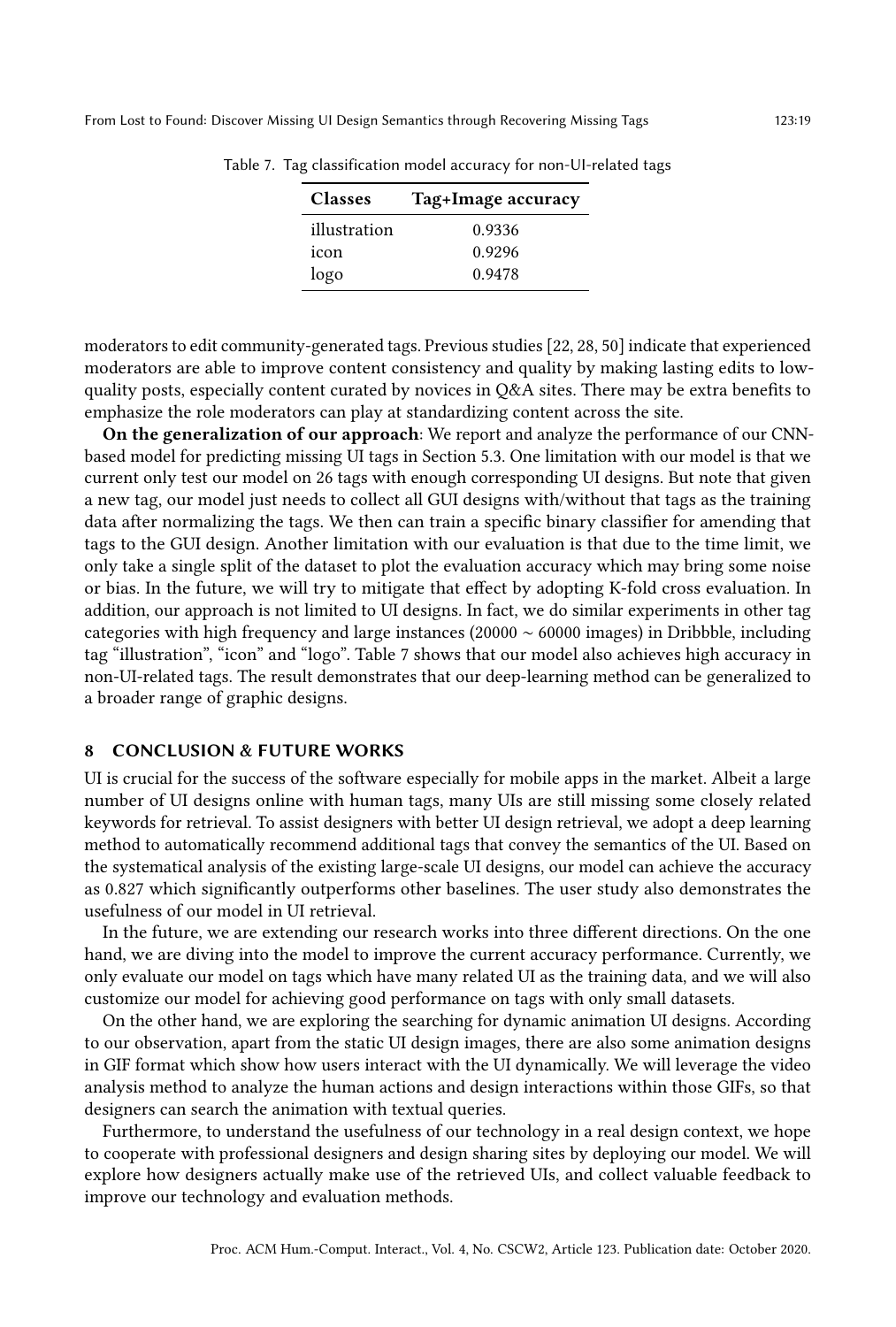#### ACKNOWLEDGMENTS

We appreciate the initial exploration by Ruiqi Wang of this work. This project is partially supported by Facebook gift funding and ANU-Data61 Collaborative Research Project CO19314.

#### **REFERENCES**

- <span id="page-19-3"></span>[1] 1998. Design Jobs and Portfolios | Coroflot. [https://www.coroflot.com/.](https://www.coroflot.com/)
- <span id="page-19-15"></span>[2] 2005. Automatic image annotation. [https://en.wikipedia.org/wiki/Automatic\\_image\\_annotation.](https://en.wikipedia.org/wiki/Automatic_image_annotation)
- <span id="page-19-2"></span>[3] 2005. Behance :: Best of Behance. [https://www.behance.net/.](https://www.behance.net/)
- <span id="page-19-1"></span>[4] 2010. Dribbble - Discover the world's top designers & creatives. [https://dribbble.com/.](https://dribbble.com/)
- <span id="page-19-21"></span>[5] 2014. Design - Material Design. [https://material.io/design/.](https://material.io/design/)
- <span id="page-19-0"></span>[6] 2017. Essential Design Principles. [https://developer.apple.com/videos/play/wwdc2017/802/.](https://developer.apple.com/videos/play/wwdc2017/802/)
- <span id="page-19-12"></span>[7] 2017. Flickr: Find your inspiration. [https://www.flickr.com/.](https://www.flickr.com/)
- <span id="page-19-4"></span>[8] 2018. Dribbble 2018 Year in Review. [https://dribbble.com/year/2018.](https://dribbble.com/year/2018)
- <span id="page-19-13"></span>[9] 2020. Delicious. [https://del.icio.us/.](https://del.icio.us/)
- <span id="page-19-24"></span>[10] 2020. GloVe: Global Vectors for Word Representation. [https://nlp.stanford.edu/projects/glove.](https://nlp.stanford.edu/projects/glove)
- <span id="page-19-11"></span>[11] 2020. Quora: A place to share knowledge and better understand the world. [https://www.quora.com.](https://www.quora.com)
- <span id="page-19-18"></span>[12] Rakesh Agrawal, Ramakrishnan Srikant, et al. 1994. Fast algorithms for mining association rules. In Proc. 20th int. conf. very large data bases, VLDB, Vol. 1215. 487–499.
- <span id="page-19-5"></span>[13] Khalid Alharbi and Tom Yeh. 2015. Collect, decompile, extract, stats, and diff: Mining design pattern changes in Android apps. In Proceedings of the 17th International Conference on Human-Computer Interaction with Mobile Devices and Services. ACM, 515–524.
- <span id="page-19-20"></span>[14] Mathieu Bastian, Sebastien Heymann, Mathieu Jacomy, et al. 2009. Gephi: an open source software for exploring and manipulating networks. ICWSM 8 (2009), 361–362.
- <span id="page-19-10"></span>[15] Farnaz Behrang, Steven P Reiss, and Alessandro Orso. 2018. GUIfetch: supporting app design and development through GUI search. In Proceedings of the 5th International Conference on Mobile Software Engineering and Systems. ACM, 236–246.
- <span id="page-19-14"></span>[16] Kerstin Bischoff, Claudiu S Firan, Wolfgang Nejdl, and Raluca Paiu. 2008. Can all tags be used for search?. In Proceedings of the 17th ACM conference on Information and knowledge management. 193–202.
- <span id="page-19-19"></span>[17] Vincent D Blondel, Jean-Loup Guillaume, Renaud Lambiotte, and Etienne Lefebvre. 2008. Fast unfolding of communities in large networks. Journal of Statistical Mechanics: Theory and Experiment 2008, 10 (2008), P10008.
- <span id="page-19-17"></span>[18] Zoya Bylinskii, Sami Alsheikh, Spandan Madan, Adria Recasens, Kimberli Zhong, Hanspeter Pfister, Fredo Durand, and Aude Oliva. 2017. Understanding infographics through textual and visual tag prediction. arXiv preprint arXiv:1709.09215  $(2017)$
- <span id="page-19-23"></span>[19] Chunyang Chen, Xi Chen, Jiamou Sun, Zhenchang Xing, and Guoqiang Li. 2018. Data-driven proactive policy assurance of post quality in community q&a sites. Proceedings of the ACM on human-computer interaction 2, CSCW (2018), 1–22.
- <span id="page-19-8"></span>[20] Chunyang Chen, Sidong Feng, Zhenchang Xing, Linda Liu, Shengdong Zhao, and Jinshui Wang. 2019. Gallery DC: Design Search and Knowledge Discovery through Auto-created GUI Component Gallery. Proceedings of the ACM on Human-Computer Interaction 3, CSCW (2019), 1–22.
- <span id="page-19-7"></span>[21] Chunyang Chen, Ting Su, Guozhu Meng, Zhenchang Xing, and Yang Liu. 2018. From UI design image to GUI skeleton: a neural machine translator to bootstrap mobile GUI implementation. In Proceedings of the 40th International Conference on Software Engineering. ACM, 665–676.
- <span id="page-19-25"></span>[22] Chunyang Chen, Zhenchang Xing, and Yang Liu. 2017. By the community & for the community: a deep learning approach to assist collaborative editing in q&a sites. Proceedings of the ACM on Human-Computer Interaction 1, CSCW (2017), 32.
- <span id="page-19-22"></span>[23] Chunyang Chen, Zhenchang Xing, and Ximing Wang. 2017. Unsupervised software-specific morphological forms inference from informal discussions. In Proceedings of the 39th International Conference on Software Engineering. IEEE Press, 450–461.
- <span id="page-19-9"></span>[24] Jieshan Chen, Chunyang Chen, Zhenchang Xing, Xin Xia, Liming Zhu, John Grundy, and Jinshui Wang. 2020. Wireframe-based UI design search through image autoencoder. ACM Transactions on Software Engineering and Methodology (TOSEM) 29, 3 (2020), 1–31.
- <span id="page-19-6"></span>[25] Jieshan Chen, Zhenchang Xing, Sidong Feng, Chunyang Chen, Xiwei Xu, Lingming Zhu, and Guoqiang Li. 2020. Object Detection for Graphical User Interface: Old Fashioned or Deep Learning or a Combination?. In ACM Joint European Software Engineering Conference and Symposium on the Foundations of Software Engineering.
- <span id="page-19-16"></span>[26] Minmin Chen, Alice Zheng, and Kilian Weinberger. 2013. Fast image tagging. In International conference on machine learning. 1274–1282.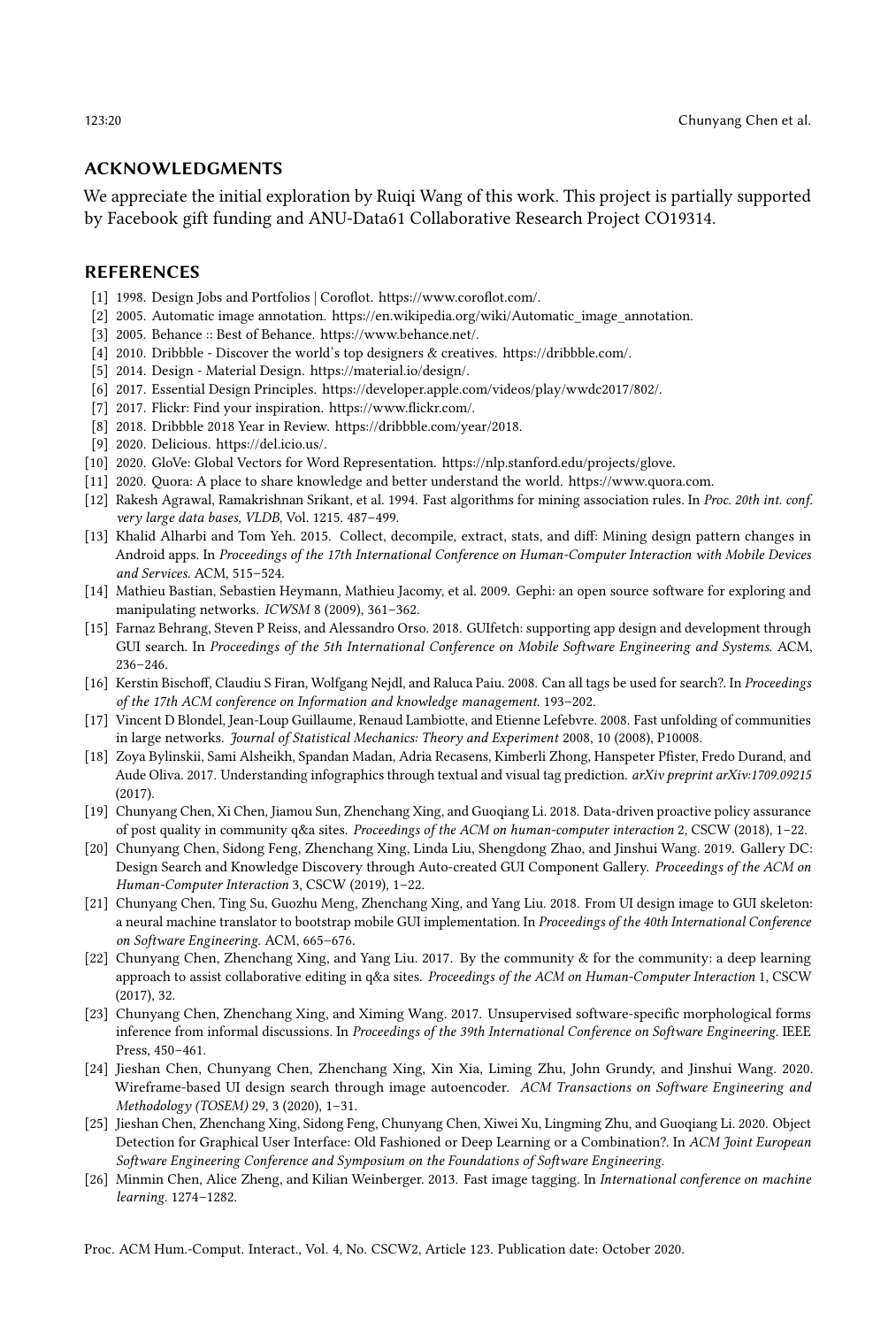- <span id="page-20-8"></span>[27] Sen Chen, Lingling Fan, Chunyang Chen, Ting Su, Wenhe Li, Yang Liu, and Lihua Xu. 2019. STORYDROID: Automated Generation of Storyboard for Android Apps. In Proceedings of the 41st International Conference on Software Engineering. ACM.
- <span id="page-20-3"></span>[28] Joohee Choi and Yla Tausczik. 2018. Will Too Many Editors Spoil The Tag?: Conflicts and Alignment in Q&A Categorization. Proceedings of the ACM on Human-Computer Interaction 2, CSCW (2018), 38.
- <span id="page-20-1"></span>[29] Ian G Clifton. 2015. Android User Interface Design: Implementing Material Design for Developers. Addison-Wesley Professional.
- <span id="page-20-24"></span>[30] Corinna Cortes and Vladimir Vapnik. 1995. Support-vector networks. Machine learning 20, 3 (1995), 273–297.
- <span id="page-20-10"></span>[31] Biplab Deka, Zifeng Huang, Chad Franzen, Joshua Hibschman, Daniel Afergan, Yang Li, Jeffrey Nichols, and Ranjitha Kumar. 2017. Rico: A mobile app dataset for building data-driven design applications. In Proceedings of the 30th Annual ACM Symposium on User Interface Software and Technology. ACM, 845–854.
- <span id="page-20-15"></span>[32] Wonyong Eom, Sihyoung Lee, Wesley De Neve, and Yong Man Ro. 2011. Improving image tag recommendation using favorite image context. In 2011 18th IEEE International Conference on Image Processing. IEEE, 2445–2448.
- <span id="page-20-25"></span>[33] Michael P Fay and Michael A Proschan. 2010. Wilcoxon-Mann-Whitney or t-test? On assumptions for hypothesis tests and multiple interpretations of decision rules. Statistics surveys 4 (2010), 1.
- <span id="page-20-9"></span>[34] Michael Fischer, Richard R Yang, and Monica S Lam. 2018. ImagineNet: Style Transfer from Fine Art to Graphical User Interfaces. (2018).
- <span id="page-20-5"></span>[35] Wai-Tat Fu. 2008. The microstructures of social tagging: a rational model. In Proceedings of the 2008 ACM conference on Computer supported cooperative work. ACM, 229–238.
- <span id="page-20-11"></span>[36] Wai-Tat Fu, Thomas Kannampallil, Ruogu Kang, and Jibo He. 2010. Semantic imitation in social tagging. ACM Transactions on Computer-Human Interaction (TOCHI) 17, 3 (2010), 12.
- <span id="page-20-2"></span>[37] Wilbert O Galitz. 2007. The essential guide to user interface design: an introduction to GUI design principles and techniques. John Wiley & Sons.
- <span id="page-20-4"></span>[38] Scott A Golder and Bernardo A Huberman. 2006. Usage patterns of collaborative tagging systems. Journal of information science 32, 2 (2006), 198–208.
- <span id="page-20-12"></span>[39] Harry Halpin, Valentin Robu, and Hana Shepherd. 2007. The complex dynamics of collaborative tagging. In Proceedings of the 16th international conference on World Wide Web. ACM, 211–220.
- <span id="page-20-21"></span>[40] Kaiming He, Xiangyu Zhang, Shaoqing Ren, and Jian Sun. 2015. Deep Residual Learning for Image Recognition. CoRR abs/1512.03385 (2015). arXiv[:1512.03385 http://arxiv.org/abs/1512.03385](http://arxiv.org/abs/1512.03385)
- <span id="page-20-6"></span>[41] Ali Jahanian, Phillip Isola, and Donglai Wei. 2017. Mining Visual Evolution in 21 Years of Web Design. In Proceedings of the 2017 CHI Conference Extended Abstracts on Human Factors in Computing Systems. ACM, 2676–2682.
- <span id="page-20-7"></span>[42] Ali Jahanian, Shaiyan Keshvari, SVN Vishwanathan, and Jan P Allebach. 2017. Colors–Messengers of Concepts: Visual Design Mining for Learning Color Semantics. ACM Transactions on Computer-Human Interaction(TOCHI) 24, 1 (2017).
- <span id="page-20-0"></span>[43] Bernard J Jansen. 1998. The graphical user interface. ACM SIGCHI Bulletin 30, 2 (1998), 22–26.
- <span id="page-20-22"></span>[44] Richard Socher Li-jia Li Kai Li Jia Deng, Wei Dong and Li Fei-fei. 2009. Imagenet: A large-scale hierarchical image database. In In CVPR.
- <span id="page-20-16"></span>[45] Mahdi M Kalayeh, Haroon Idrees, and Mubarak Shah. 2014. NMF-KNN: Image annotation using weighted multi-view non-negative matrix factorization. In Proceedings of the IEEE conference on computer vision and pattern recognition. 184–191.
- <span id="page-20-23"></span>[46] Diederik P Kingma and Jimmy Ba. 2014. Adam: A method for stochastic optimization. arXiv preprint arXiv:1412.6980 (2014).
- <span id="page-20-19"></span>[47] Alex Krizhevsky, Ilya Sutskever, and Geoffrey E Hinton. 2012. Imagenet classification with deep convolutional neural networks. In Advances in neural information processing systems. 1097–1105.
- <span id="page-20-20"></span>[48] Yann LeCun, Léon Bottou, Yoshua Bengio, and Patrick Haffner. 1998. Gradient-based learning applied to document recognition. Proc. IEEE 86, 11 (1998), 2278–2324.
- <span id="page-20-18"></span>[49] Vladimir I Levenshtein. 1966. Binary codes capable of correcting deletions, insertions, and reversals. In Soviet physics doklady, Vol. 10. 707–710.
- <span id="page-20-26"></span>[50] Guo Li, Haiyi Zhu, Tun Lu, Xianghua Ding, and Ning Gu. 2015. Is it good to be like wikipedia?: Exploring the trade-offs of introducing collaborative editing model to q&a sites. In Proceedings of the 18th ACM Conference on Computer Supported Cooperative Work & Social Computing. ACM, 1080–1091.
- <span id="page-20-13"></span>[51] Lei Li, Daqing He, Danchen Zhang, Yu Chi, and Chengzhi Zhang. 2017. Types of Tags for Annotating Academic Blogs. (2017).
- <span id="page-20-14"></span>[52] Huizhi Liang, Yue Xu, Yuefeng Li, and Richi Nayak. 2008. Collaborative filtering recommender systems using tag information. In 2008 IEEE/WIC/ACM International Conference on Web Intelligence and Intelligent Agent Technology, Vol. 3. IEEE, 59–62.
- <span id="page-20-17"></span>[53] Bin Liu and Grigorios Tsoumakas. 2019. Synthetic Oversampling of Multi-Label Data based on Local Label Distribution. arXiv preprint arXiv:1905.00609 (2019).